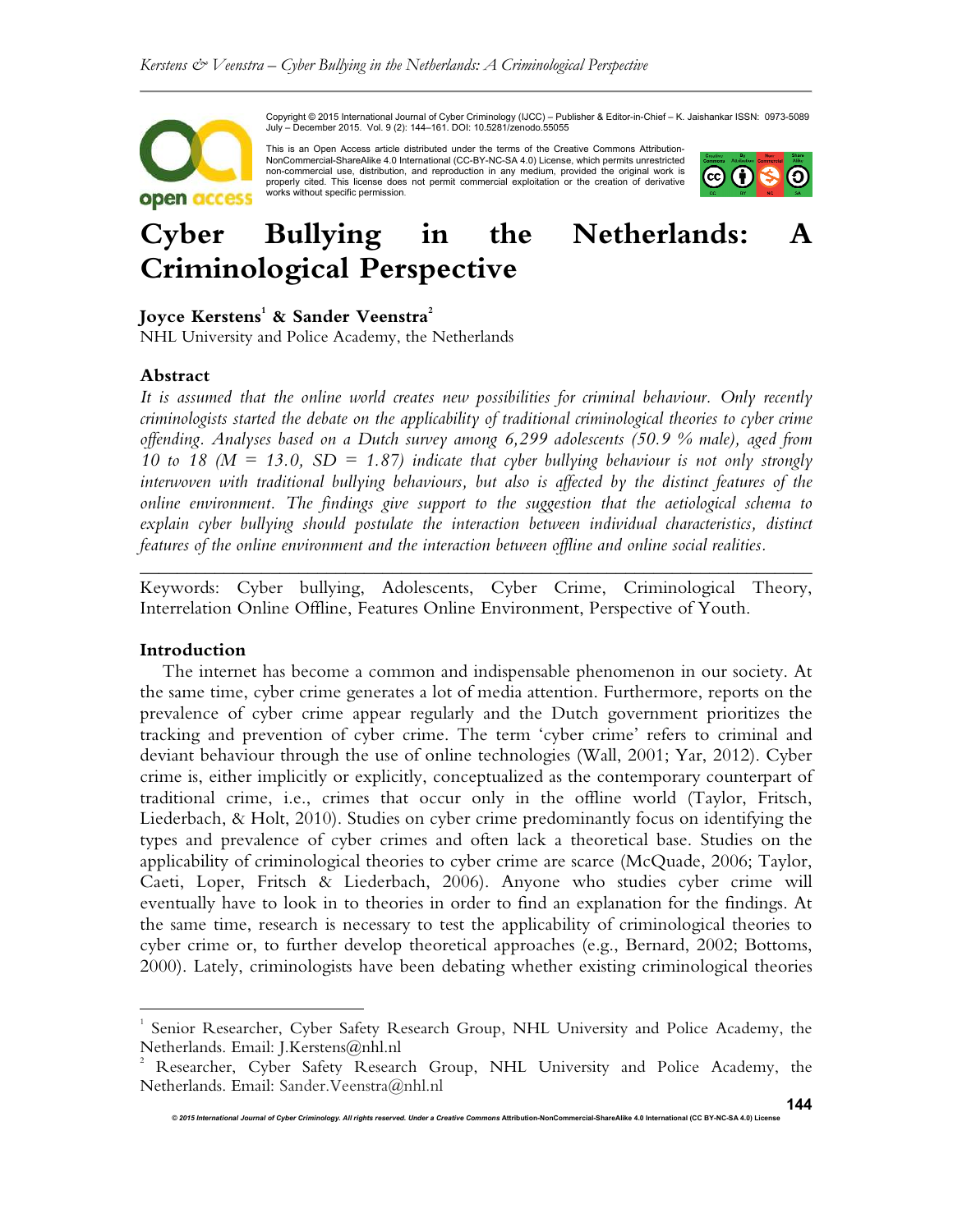

are useful for the explanation of cyber crime or whether the phenomenon requires novel theoretical explanations (Jaishankar, 2008). In essence, the question is whether cyber crime constitutes a new category of criminal behaviour (Yar, 2005; Jaishankar, 2008; Holt, 2013; Yar, 2012).

# **The Offline-Online dichotomy in relation to Cyber Crime**

Researchers, politicians, and policy makers see the offline and online worlds as two separate worlds. The two are regarded as opposites, and characteristics attributed to the online world do not apply to the offline world: the transformation of time-space relationships, (perceived) anonymity, and the relative ease with which social identities can be manipulated (Yar, 2006). Of these characteristics, (perceived) anonymity is particularly connected with online disinhibition: in the online world people behave with fewer restrictions and inhibitions than in the offline world (Suler, 2004). With the arrival of the internet, a new world seems to have emerged: the online world, or cyber space. The question is, however, whether the offline-online dichotomy does justice to the complexity and interrelatedness of offline and online interactions. Subrahmanyam and Šmahel (2011) call attention to the immense development in the use of online technologies since the arrival of the internet and argue that the offline and online worlds are interwoven. Research also shows that online interactions of youth occur predominantly in the context of existing relationships (Livingstone, Haddon, Görzig, & Ólafsson, 2011) and that young people increasingly see their offline and online interactions as a coherent experience (Livingstone, 2009).

Researchers, politicians, and policy makers also use a dichotomy with respect to crime. Traditional crime takes place in the offline world, whereas cyber crime is committed using online technologies (Wall, 2001; Yar, 2012). There is no consistent definition of cyber crime; it is an overarching term that includes new forms of criminal behaviour – such as hacking  $-$  as well as digital forms of traditional crime (Stol, 2012).<sup>3</sup> In addition, online deviant behaviour - although not liable to punishment - is also seen as part of cyber crime; an often cited example is cyber bullying (Yar, 2012). For example, in the Dutch *Safety Monitor*, one of the four investigated cyber crimes is cyber bullying (Veiligheidsmonitor 2013, p. 75). Technology has always been used in criminal activities, but the definition and categorizing of a large variety of criminal and deviant behaviours on the basis of technology is new (McGuire, 2007). The question is whether cyber crime differs fundamentally from traditional crime or whether the arrival of the internet merely offers new options for criminal behaviour (Leukfeldt, Domenie, & Stol, 2010).

#### **Cyber Crime and Criminological Theories**

-

A relatively small number of studies on cyber crime have used existing criminological theories to explain the involvement in cyber crime. These studies are predominantly general theories of crime, such as the Routine Activity Theory (Cohen & Felson, 1979) and the General Theory of Crime (Gottfredson & Hirschi, 1990).

 $3$ The term traditional crime similarly denotes a variety of very different criminal behaviours. Categorizing these behaviours is difficult, as is providing a definition of criminality: '*crime is as broad a category as disease, and perhaps as useless*' (Wilson & Herrnstein, 1985, p. 21).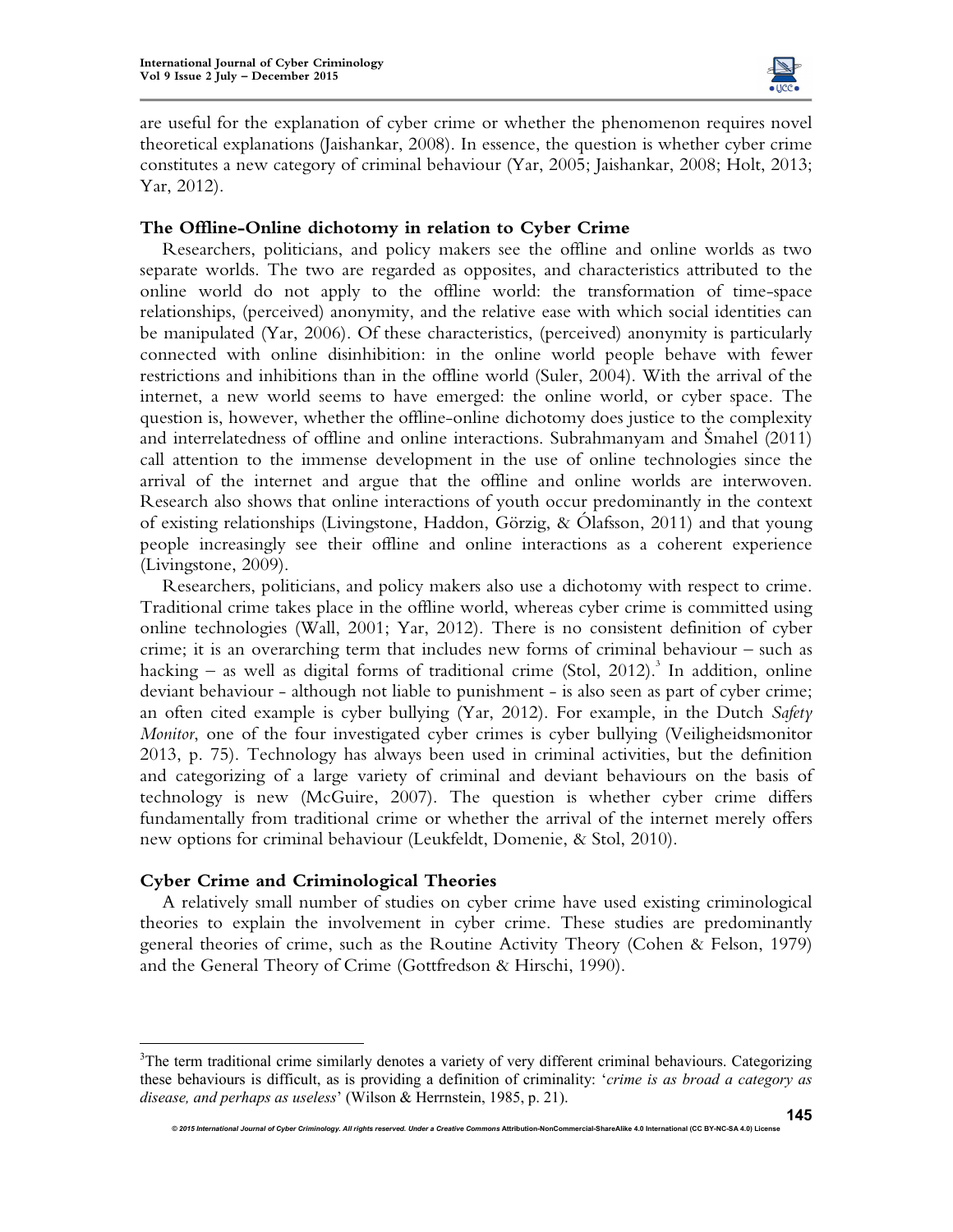Also, recently, criminologists have begun to debate whether existing criminological theories can be used to explain cyber crime (Grabosky, 2001; Yar, 2005; Jaishankar, 2008; Holt, 2013; Yar, 2012). In this debate, three positions are taken:

The first position is taken by Grabosky (2001), who states that cyber crime is in essence traditional crime committed with new technologies. According to Grabosky, existing theories can therefore be used to explain cyber crime. He refers specifically to the Routine Activity Theory of Cohen and Felson: essential for crime are the routine activities of individuals that bring together a motivated perpetrator and a suitable target in space and time in a situation where there is no effective supervision (1979).

Yar (2005) represents the second position in the debate. Yar also uses the Routine Activity Theory as the starting point for his analysis. Yar indicates that certain concepts from the Routine Activity Theory can be translated to cyber crime. The concept of the motivated perpetrator offline does not differ, for example, from the concept of the motivated perpetrator online. In the online world there is not always a meeting in space and time, however. One of the characteristics of the online world is, after all, the transformation of time-space relationships. Where differences in criminality between cities and rural areas can, for example, be explained on the basis of characteristics of these welldefined physical spaces, for cyber crime this is difficult. The online world simply cannot be divided into separate spaces according to these same definitions. The online world therefore differs from the offline world, and according to Yar this influences criminal behaviour. Yar comes to the conclusion that the explanation of cyber crime requires theoretical innovations.

The third and last position in the debate is taken by Jaishankar (2008, 2011). Arguing that existing theories are unsatisfactory, Jaishankar (2008) favours the development of novel criminological theories specifically for the explanation of cyber crime. For this purpose, Jaishankar (2008) developed the *Space Transition Theory,* a theory that stresses the interrelatedness of the online and offline worlds: individuals constantly 'move' from the offline world to the online world and back. One of the fundamental principles of *Space Transition Theory* is that criminal behaviour will transfer from one world to the other.

To summarize the three positions: Grabosky (2001) stresses that criminal behaviours offline and online are basically the same, while Yar (2005) focuses on differences between the online and offline worlds and therefore argues for theoretical innovation. Jaishankar (2008), stressing the interrelatedness of the online and offline worlds, favours theoretical development geared specifically toward the explanation of cyber crime.

#### **Cyber Bullying**

Since the advent of the internet two main forms of bullying have been distinguished: traditional bullying and cyber bullying. According to Olweus (1993), traditional bullying is a subcategory of aggressive behaviour directed at a person, characterized by repetition and an asymmetrical balance of power between the perpetrator and the victim. As part of the definition, the bullying behaviour should stem from cruel intentions (Olweus, 1993, 2010). Among researchers there is a broad consensus about the characteristics of traditional bullying as defined by Olweus: repetition, cruel intentions, and an imbalance of power (Smith, Del Barrio, & Tokunaga, 2013). For cyber bullying, there is no universally accepted definition, but the majority of definitions are based on the assumption that traditional bullying and cyber bullying are essentially the same: cyber bullying is bullying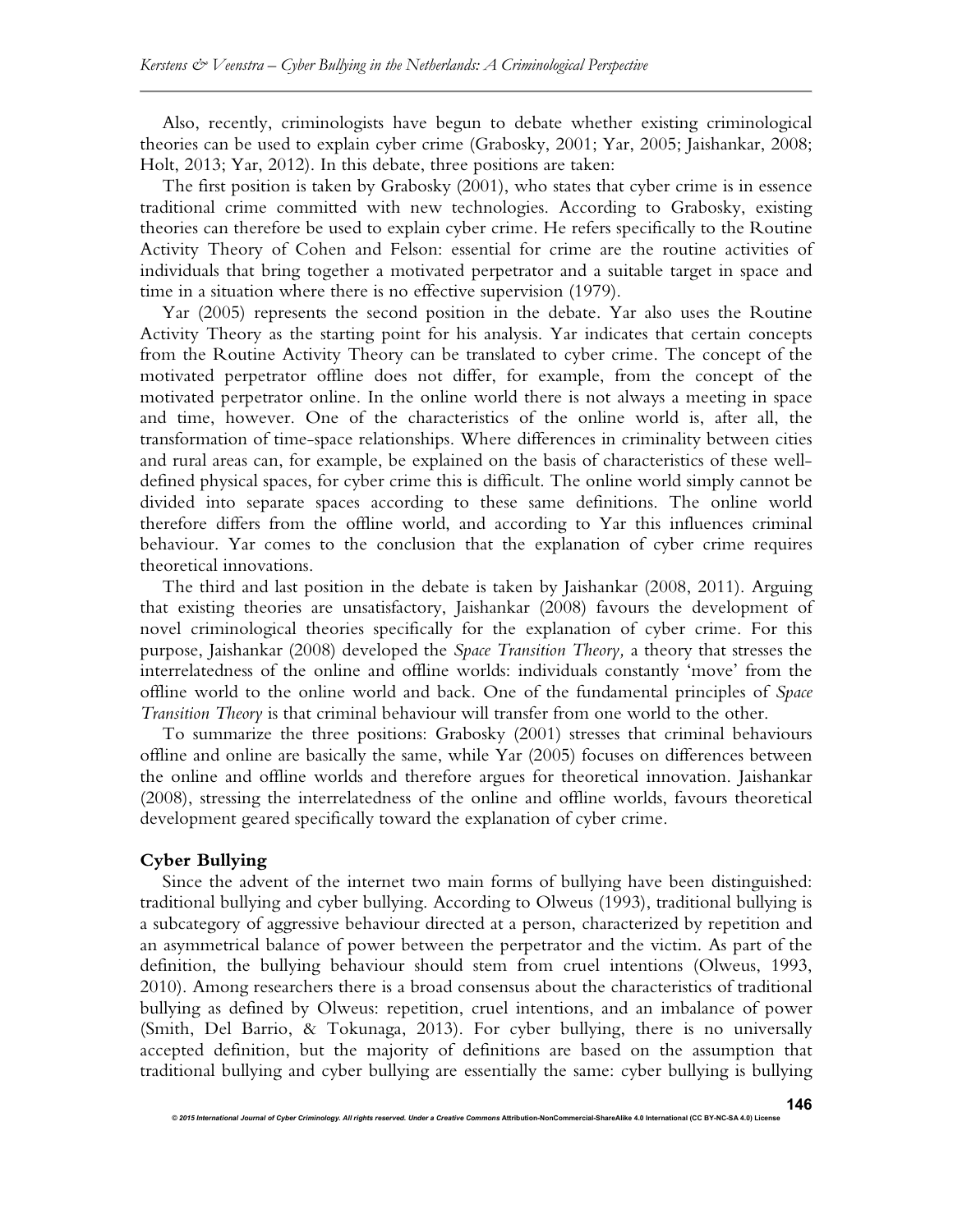

where online technology is used (Veenstra, 2012). However, this assumption is subjected to criticism (see Olweus, 2012; Menesini, 2012).

Most research on traditional bullying and cyber bullying has been conducted from a psychological perspective. The prevalence of cyber bullying varies considerably, from 4% (Kowalski & Limber, 2007) to 29% (Ybarra & Mitchell, 2007). These variations are due mostly to differences in the definition and operationalization of cyber bullying (Tokunaga, 2010). The applicability of definitions and operationalisations to youth's own experiences has also been studied: when young people are asked to define bullying, they seldom incorporate Olweus' criteria in their definitions. Whether researchers use their own definition of bullying or whether the questions are phrased in such a way that youth are allowed to use their own interpretation of the term, influences the number of reported bullying behaviours (Vaillancourt, McDougall, Hymel, Krygsman, Miller, Stiver, et al., 2008). To explore the applicability of criminological theories on cyber crime, we took the perspective of youth rather than definitions of (cyber) bullying as a starting point.

Bullying is a behaviour that occurs offline as well as online. Research on offline and online bullying – or traditional bullying and cyber bullying – can provide insight into the question whether the arrival of the internet has led to a new group of perpetrators. To our knowledge, there are no studies 1) that examined whether perpetrators of criminal behaviour that occurs both online and offline differ from each other, and 2) that incorporated the interrelation between online and offline criminal behaviour in their analysis.

This study focuses on traditional bullying and cyber bullying and the relationship between both forms in order to examine whether the advent of the internet had led to a new type of perpetrator with specific characteristics or whether cyber bullying is in essence the same as traditional bullying but with new methods. The theoretical contribution of our study is somewhat paradoxical: the study of bullying perpetration serves as a case study to explore the applicability of criminological theories on cyber crime.

Specifically, this study aims to answer the following research questions: (1) what is the prevalence of traditional bullying, cyber bullying, and both forms of bullying occurring together?; (2) what are the differences and similarities between perpetrators of traditional bullying, perpetrators of cyber bullying and perpetrators of both traditional bullying and cyber bullying?; (3) to what extent are perpetrators of traditional bullying and cyber bullying also victims of traditional bullying and cyber bullying?; (4) to what extent are perpetrators of traditional bullying and cyber bullying also involved with other online problems?

To determine whether and to what extent perpetrators of traditional bullying and cyber bullying differ, we examined various characteristics considered in well-known criminological theories: socio-demographic characteristics (for example, sex), individual characteristics (for example, self-control) and social environment characteristics (for example, bond with peers). We also examined the disinhibiting influence of online technology on cyber bullying behaviour.

#### **Methods**

#### *Sample and Procedure*

For this cross-sectional study, data was used from *Youth & Cybersafety*, a 4-year Dutch research project on online victimization and perpetration among 6,299 youth aged 10 to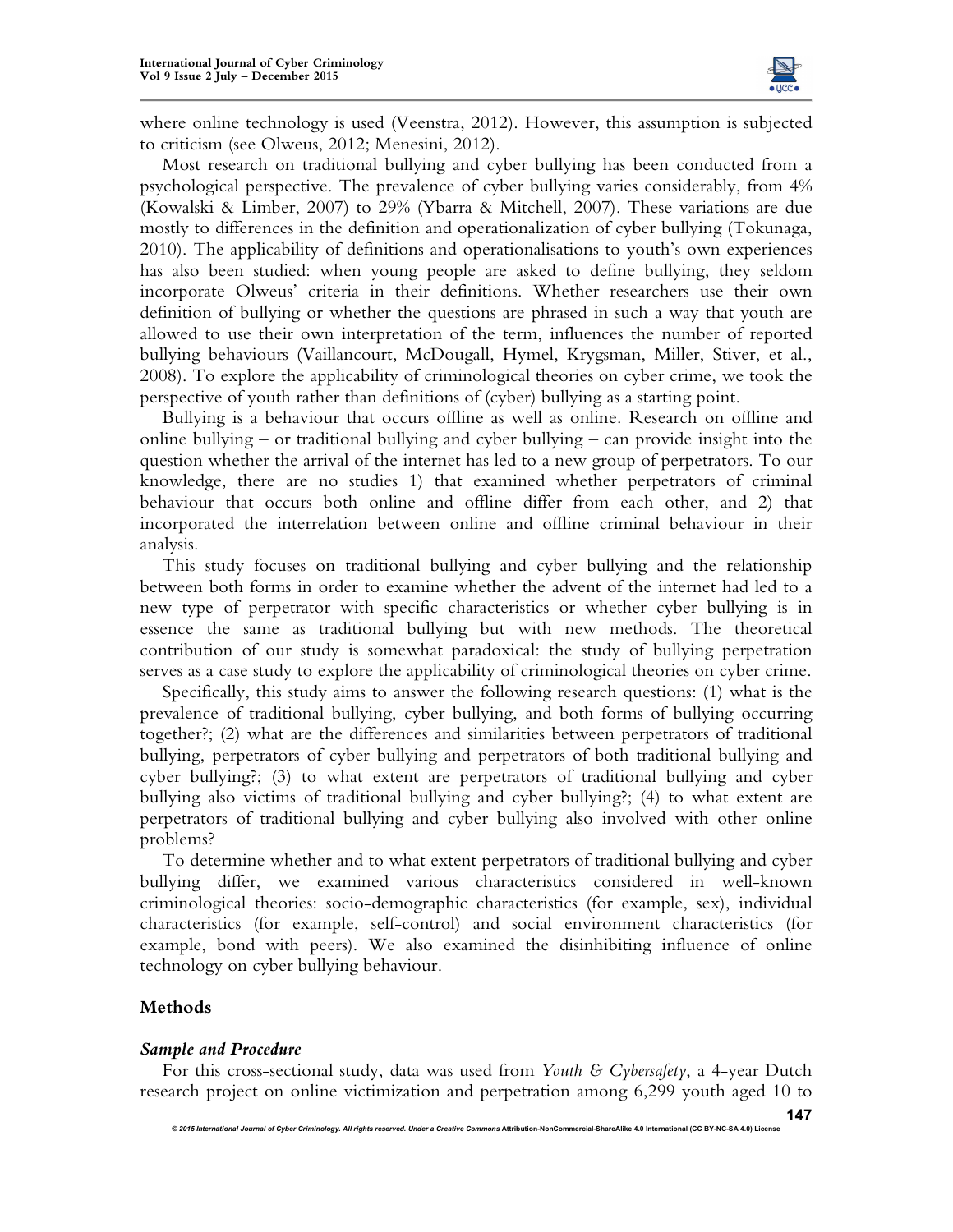18 years (2009-2013) commissioned by the Dutch Ministry of Education, Culture and Science.<sup>4</sup> The research project *Youth & Cybersafety* was conducted by the *Cybersafety Research Group* of the *NHL University of Applied Sciences and the Police Academy* in the Netherlands. The questionnaire was developed on the basis of feedback from youth  $(n=25, \text{ divided over } 4 \text{ focus groups})$  and tested in a pilot study  $(n=442)$  for validity and reliability and, to refine question wording, sequence and questionnaire length. In total, 6,433 participants filled in the online questionnaire. Validity checks for nonsensical answers resulted in the removal of 134 respondents of our dataset. The data-analysis was based on 6,299 completed questionnaires filled in by participants (51.2% male) attending primary school (29.3%) and secondary schools (70.7%). The age range of the sample was 11 to 18 years  $(M = 13.0, SD = 1.9)$ . Data were collected between January 2011 and April 2011. Parental consent and youth assent were obtained before participation. The response rate of our study was 96.4%.

Participants were not directly recruited; we randomly sampled primary and secondary schools. Schools exclusively providing special or practical education were excluded from the sample, since pupils attending these schools require a different research approach. Schools were sent a letter asking them to participate in the *Youth & Cybersafety* research project. Twenty seven primary schools and seventeen secondary schools from three different levels – pre-vocational education, higher general secondary education and preuniversity education participated. Each participating school received a report in which the findings from the school were compared with the overall findings. A detailed account of the recruitment and sampling procedures can be found elsewhere (Kerstens & Stol, 2012).

|                          | N     | $%$ sample | % nationwide |
|--------------------------|-------|------------|--------------|
| Gender                   |       |            |              |
| Boy                      | 3,206 | 50.9       | 51.1         |
| Girl                     | 3,093 | 49.1       | 48.9         |
| $Age \star\star$         |       |            |              |
| $(8-)10$ years           | 545   | 8.7        | 12.9         |
| $11-12$ years            | 2,091 | 33.2       | 25.3         |
| $13-14$ years            | 2,370 | 37.6       | 24.4         |
| $15-16$ years            | 1,041 | 16.5       | 24.8         |
| 17 years and older       | 252   | 4.0        | 12.6         |
| Educational level $**$   |       |            |              |
| Lower pre-vocational     | 1,835 | 41.2       | 53.6         |
| Higher general education | 1,056 | 23.7       | 24.4         |
| Pre-university education | 1,562 | 35.1       | 22.0         |
| Ethnicity $**$           |       |            |              |
| <b>Natives</b>           | 5,184 | 82.3       | 77.5         |
| Immigrants               | 1,115 | 17.7       | 22.5         |

**Table 1: Demographic Characteristics (N=6,299)** 

\*\* *p*<0.01, significant difference between sample and national distribution

 $\overline{a}$ 

<sup>4</sup> This research project was undertaken in accordance with the Code of Research established by the HBOcouncil (Andriessen, Onstenk, Delnooz, Smeijsters, & Peij, 2010).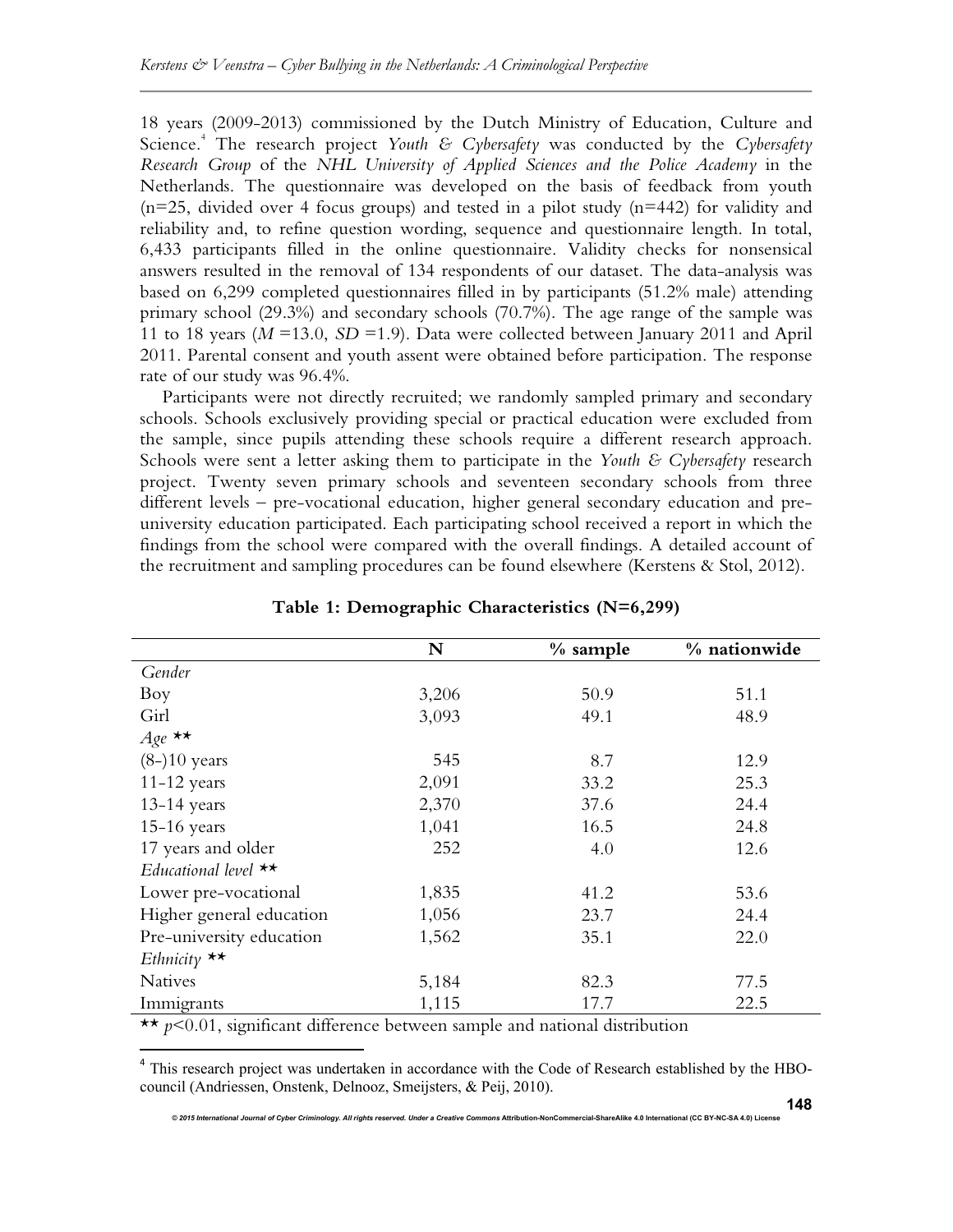

Data were collected using an online survey. The questionnaire was filled in at school during class in the presence of researchers and supervisors. We redesigned classrooms in order to create privacy for each respondent. Each respondent was provided with a unique code making it impossible to link answers to identifying information of the participant. At the start of the questionnaire, participants were notified that: (1) the questionnaire would be about the Internet and bullying; (2) that the investigators had no chance to identify who had given the answers; (3) that they could stop at any point in time if they wished.

Participants aged 11 to 14 years were over-represented as well as participants attending pre-university education (Table 1). Furthermore, there is an under-representation of descendants of immigrants. Despite the large number of respondents, the sample is therefore not representative with respect to these characteristics.

#### *Measures*

The questionnaire included questions about (cyber) bullying and other Internet experiences, socio-demographic characteristics, social environment characteristics, Internet behaviour, parental mediation and, individual characteristics.

*Prevalence of bullying perpetration* was measured by asking youth whether they bullied someone in the past three months in school or in the street (traditional bullying) or via the internet or mobile phone (cyber bullying). Youth who indicated that they bullied online were also asked to specify what they did: gossip, call names, threaten, send upsetting messages, exclude someone on purpose, or distribute upsetting images or videos of the victim online. Response categories were rated from 1(*never*) to 5 (*several times a week*).

*Social environment characteristics.* Three social environment characteristics were included in the study: bond with parents, bond with peers and bond with school. Previous research indicates that these characteristics are related to delinquency and bullying behaviour (e.g., Junger-Tas, 1992; Ybarra & Mitchell, 2004). The bond with parents was measured using four items. The questions were based on a study by Junger-Tas, Steketee and Moll (2008) and a study by Van Rooij and Van den Eijnden (2007). The items were rated on a 5-point Likert scale from 1 (*never*) to 5 (*always*) (Cronbach's  $\alpha$ =0.71). The bond with peers was measured using six items. The questions were based on the Dutch version of the *Inventory of Parent and Peer Attachment* (Armsden & Greenberg, 1987) used by Van Rooij and Van den Eijnden (2007). The items were rated on a 5-point Likert scale from 1 (*totally agree*) to 5 (*totally disagree*) (Cronbach's α=0.79). The bond with school was measured using one item. Participants were asked: How do you think about school? Response categories were rated from 1 (*negative*) to 3 (*positive*).

*Online behaviour* was measured in terms of frequency of Internet use, compulsive internet behaviour, and online disinhibition. Previous research indicates that these behaviours are related to cyber bullying perpetration (e.g., Hinduja & Patchin, 2008; Smith, Mahdavi, Carvalho, Fisher, Russell, & Tippett, 2008; Udris, 2014). *Frequency of Internet use* was measured by asking participants to indicate how many hours per day on average they were active on the Internet, varying from less than one hour per day to more than four hours per day. *Compulsive Internet behaviour* is the inability to control our own internet behaviour (Van den Eijnden, Spijkerman, Vermulst & Engels, 2008). It was measured using eight questions with a five-point Likert scale ranging from 1 (*never*) to 5 (*very frequently*)(Cronbach's α=0.81). The scale is based on the *Compulsive Internet Use Scale* (Meerkerk, 2007) and a scale that was developed by Lemmens, Valkenburg and Peter (2009), using criteria from DSM-IV-TR. *Online disinhibition* – the disappearance of social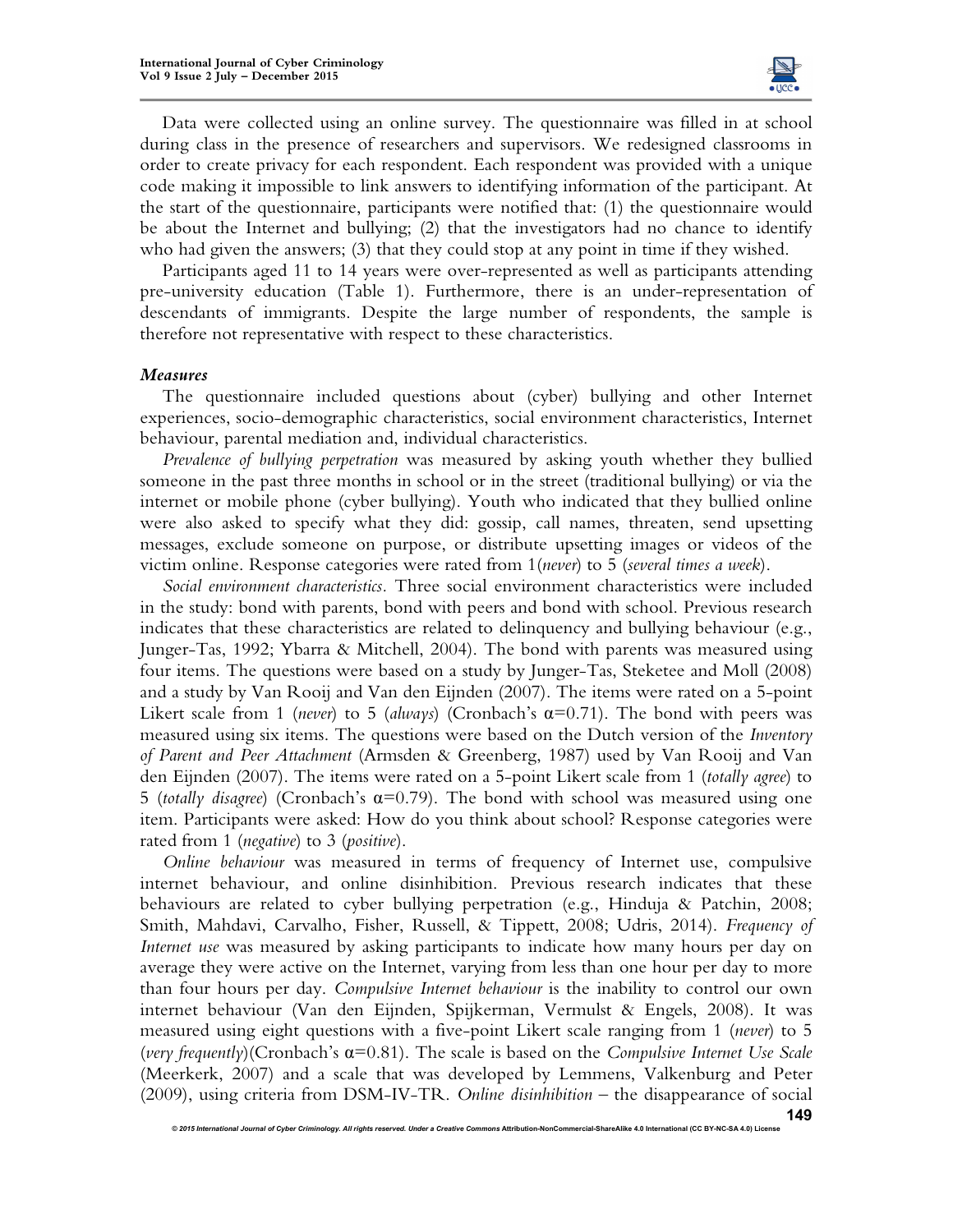inhibitions on the internet – was measured using seven statements with a five-point Likert scale ranging from 1 (*totally agree*) to 5 (*totally disagree*)(Cronbach's α=0.85). The statements were based on studies on the online disinhibition effect (Suler, 2004) and a study by Schouten, Valkenburg and Peter (2007).

*Parental mediation*. Parental mediation refers to the interactions that parents have with youth about their media use (e.g., Nikken & Jansz, 2011). Although used slightly different in the media literature, this concept is related to one of the central concepts in The Routine Activity Theory (Cohen &Felson, 1979), namely effective guardianship, i.e., actions whose presence would discourage a crime from taken place. Previous research indicates that a higher level of parental monitoring in general is associated with a lower level of deviance, fewer delinquent behaviour problems in early adolescence and a decrease in the likelihood of being an online aggressor (Amato & Fowler, 2002; Pettit, Laird, Dodge, Bates, & Criss, 2001; Ybarra & Mitchell, 2004).We measured youth's perception of parental mediation by asking one question for each of the four basic strategies of parental mediation: supervision (parent is present while using the internet), restrictive mediation (parent sets rules), monitoring (parents checks records afterwards) and active mediation (parents communicates on Internet use and safety). The response categories were 0 (*never*), 1 (*sometimes*), 2 (*(almost) always*).

*Psychosocial well-being* refers to the self-image of youth: are they satisfied with their lives and with themselves? Previous research indicates that perpetration of cyber bullying can affect the psychological well-being of adolescents (Patchin & Hinduja, 2012). Psychosocial well-being was measured using twelve statements with a five-point Likert scale ranging from 1 (*totally agree*) to 5 (*totally disagree*) (Cronbach's α=0.85). The statements are based on research by Vandebosch, Van Cleemput, Mortelmans and Walrave (2006), which used the *Self-Description Questionnaire* by Ellis, March and Richards, as well as Gerson's *SHIELDS Questionnaire*.

*Self-control*. Self-control refers to the extent to which individuals are able to internally regulate their behaviour (Gottfredson& Hirschi,1990).Previous research indicates that a low level of self-control increases the risk of engaging in criminal and deviant behaviour (e.g., Pratt & Cullen, 2000). Self-control was measured using thirteen items. The statements were based on the 24-item scale developed by Grasmick, Tittle, Bursik and Arneklev (1993). The six sub-components of the original scale – impulsivity, preference for simple tasks, risk-taking behaviour, physical activities, self-centeredness, and temper – were represented. The items were rated on a 3-point Likert scale from 1 (*(almost) never*) to 3 (*often*) (Cronbach's  $\alpha$ =0.74).<sup>5</sup>

<u>.</u>

 $5$ As we created the questionnaire, a number of pragmatic decisions had to be made. First of all, the limitations with respect to the time that would be available to fill out the questionnaire (50 minutes) forced us to limit the number of items used to measure certain constructs. For example, Grasmick's self-control scale was shortened from 23 to 13 items. With this shortened version, we still managed to preserve all elements that measure low self-control, however. Other changes have to do with the wording of certain items. As we wanted to create items that were appropriate given the language abilities and cognitive level of youth in the targeted age range, some of the items were rephrased using more accessible language.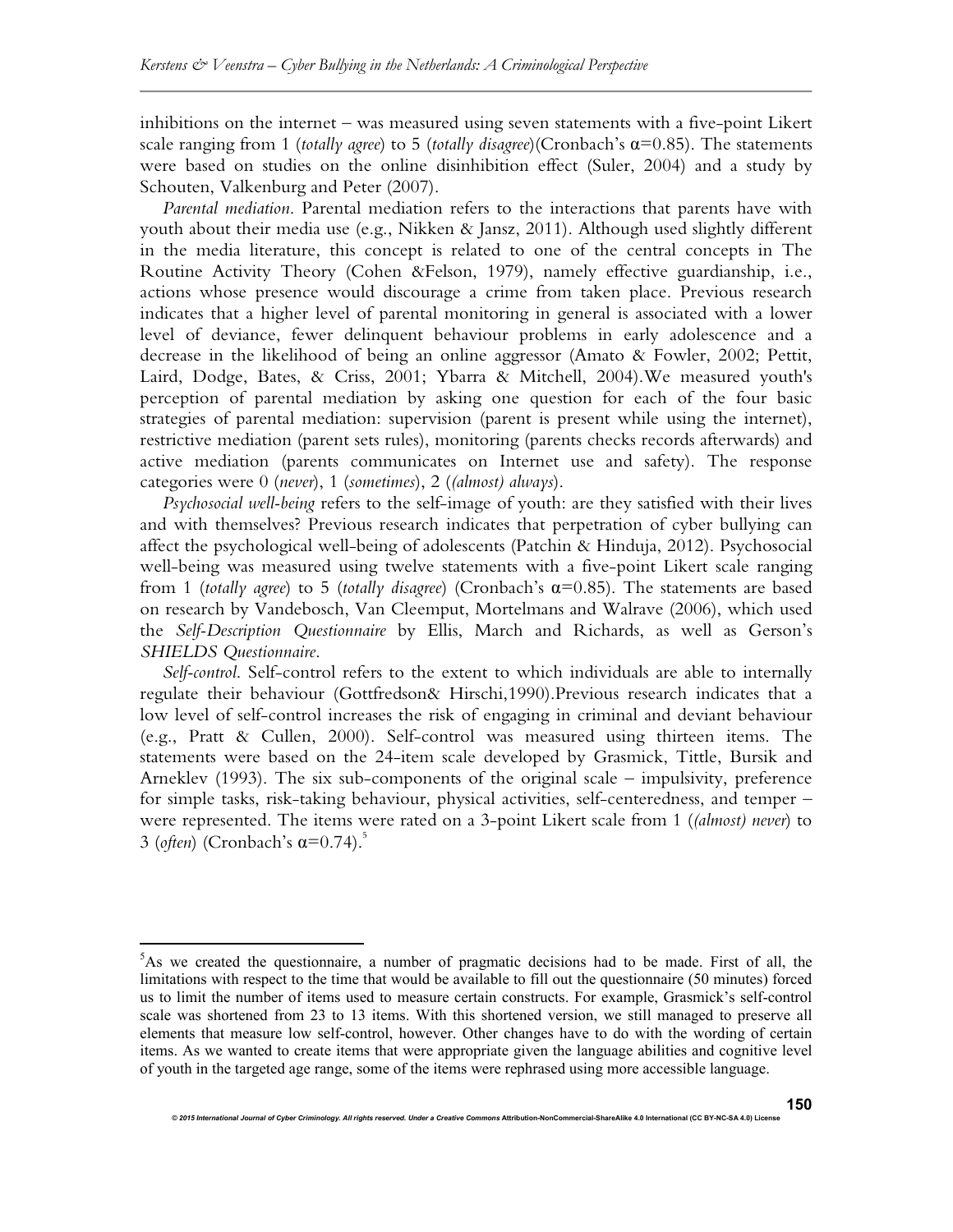

 $\overline{a}$ 



# *a. Prevalence of Traditional Bullying and Cyber Bullying*

Research question 1 asked: what is the prevalence of traditional bullying, cyber bullying, and both forms of bullying occurring together. Almost 15 percent of the participants acknowledged to have bullied offline in the three months prior to the study, while 5 percent said to have bullied online (Table 2). The percentage of youth that bullies offline is, therefore, 3 times as high as the percentage that bullies online.

|                                            | traditional bullying | cyber bullying |
|--------------------------------------------|----------------------|----------------|
| Once or twice during the past three months | 11.1%                | 3.2%           |
| Twice or three times a month               | 1.6%                 | 0.5%           |
| Once a week                                | $0.7\%$              | 0.3%           |
| Several times a week                       | $1.3\%$              | 0.7%           |
| Total                                      | $14.7\%$             | $4.7\%$        |

Traditional bullying and cyber bullying are related: 3.2 percent of the participants bully online as well as offline. The direction of the relationship is asymmetrical: of the online bullies, 2/3 also engages in offline bullying, while 1 in 5 of the offline bullies also bullies online. There are novel perpetrators as well: 1.4 percent of the participants engage exclusively in cyber bullying (Table 3). Of the online bullies, 24.6% admits to have bullied a person they did not know; in 75 per cent of the online bullying cases, the victim is known to the perpetrator. Usually, this person is known in the offline world (56.0%), but some victims are known exclusively through the internet (19.1%). Perpetrators predominantly are of the same sex and age as their victims. As with traditional bullying, cyber bullying also occurs within the context of existing social (offline) relationships.

|                                     | number $(n)$ | percentage $(\%)$ |
|-------------------------------------|--------------|-------------------|
| Is not a bully                      | 5,279        | 83.8              |
| Is bullying offline only            | 727          | 11.5              |
| Is bullying online only             |              | 1.4               |
| Is bullying both online and offline | 202          | 3.2               |
| Total                               | 6,299        | 100.0             |

# **Table 3: Size of Unique Groups of Perpetrators of Traditional Bullying and Cyber Bullying**

Traditional forms of bullying – with the exception of physical forms such as kicking and beating – migrate to the online world: gossiping, calling names, threatening, and excluding all have an online equivalent. The behaviours are: Placing a degrading text on the wall of a restroom at school changes in to placing a degrading text on a banga list and excluding someone on purpose in the schoolyard changes into 'de-friending' someone on

<sup>&</sup>lt;sup>6</sup>Banga lists circulate on the internet and contain the names of girls who, according to the creators of the list, are readily available to have sex. In many cases, these lists are made up.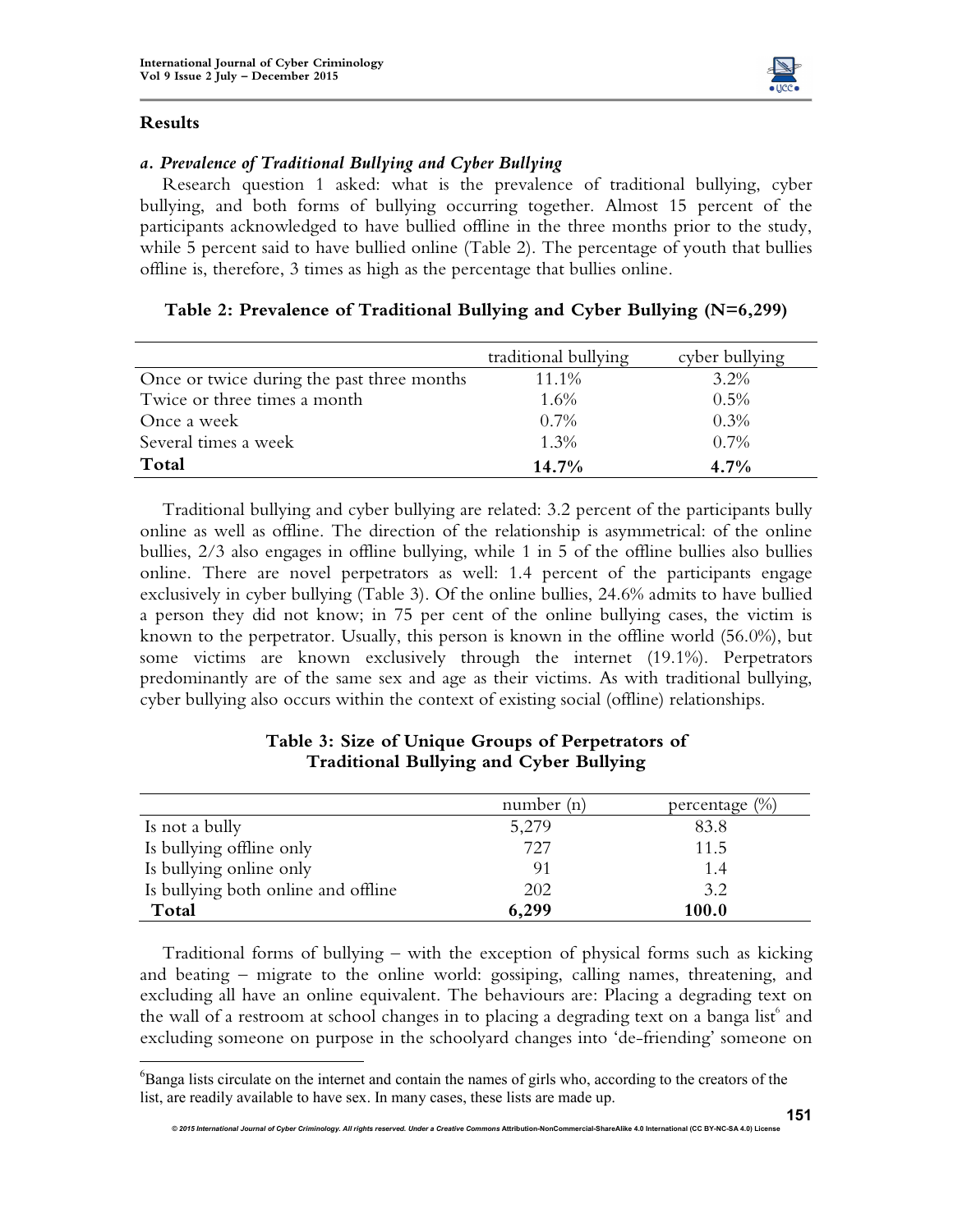social network sites like Facebook. Apart from migration of traditional forms of bullying to the online world, new forms of bullying originate as well: uploading upsetting, sometimes manipulated, images or movies without consent. Online variants of traditional bullying occur most frequently. Forms of bullying that require online technologies are less frequent (Table 4).

# **Table 4: Prevalence of variants of Online Bullying (Sample Perpetrators of Cyber bullying)**

| In the past three months, did you, via the internet or a mobile phone,    |       |
|---------------------------------------------------------------------------|-------|
| spread cruel gossip about someone else?                                   | 63.8% |
| call someone else names or threaten them?                                 | 53.2% |
| purposefully exclude someone, for example in online games or on Facebook? | 30.0% |
| send someone upsetting messages?                                          | 21.2% |
| post upsetting photos or videos of someone on the internet, without their | 18.8% |
| knowledge?                                                                |       |

# **Table 5: Prevalence of Bullying Behaviours by Gender, Age, Type of Education, and Educational Level in Secondary Education**

|                      |                | Is bullying  | Is bullying | Is bullying  |
|----------------------|----------------|--------------|-------------|--------------|
|                      | Is not a bully | offline only | online only | both offline |
| Gender               | $\star\star$   | $\star\star$ |             |              |
| Boy                  | 80.4%          | 14.8%        | 1.3%        | 3.5%         |
| Girl                 | 87.4%          | 8.2%         | 1.6%        | 2.9%         |
| Age                  |                | $\star\star$ |             | $\star\star$ |
| 12 years or younger  | 83.2%          | 13.2%        | 1.5%        | 2.1%         |
| $13-14$ years        | 83.5%          | 11.3%        | 1.5%        | 3.7%         |
| $15-16$ years        | 84.9%          | 8.9%         | 1.2%        | 4.9%         |
| 17 years or older    | 88.5%          | 6.7%         | 1.6%        | 3.2%         |
| Education            |                | $\star\star$ |             | $\star\star$ |
| Primary education    | 82.8%          | 14.0%        | 1.3%        | 1.9%         |
| Secondary education  | 84.2%          | 10.5%        | 1.5%        | 3.8%         |
| Educational level    | $\star\star$   | $\star\star$ | $\star$     | $\star\star$ |
| Lower pre-vocational | 80.1%          | 12.4%        | 2.1%        | 5.4%         |
| Higher general       | 84.3%          | 11.2%        | 1.0%        | 3.5%         |
| Pre-university       | 89.1%          | 7.8%         | 1.2%        | 1.9%         |
| Total $(N=6,299)$    | 83.8%          | 11.5%        | 1.4%        | 3.2%         |

\*\* *p*<0.01 chi-square, \* *p*<0.05 chi- square

Table 5 provides an overview of the prevalence of bullying behaviours by gender, age, type of education (elementary or secondary), and educational level in secondary education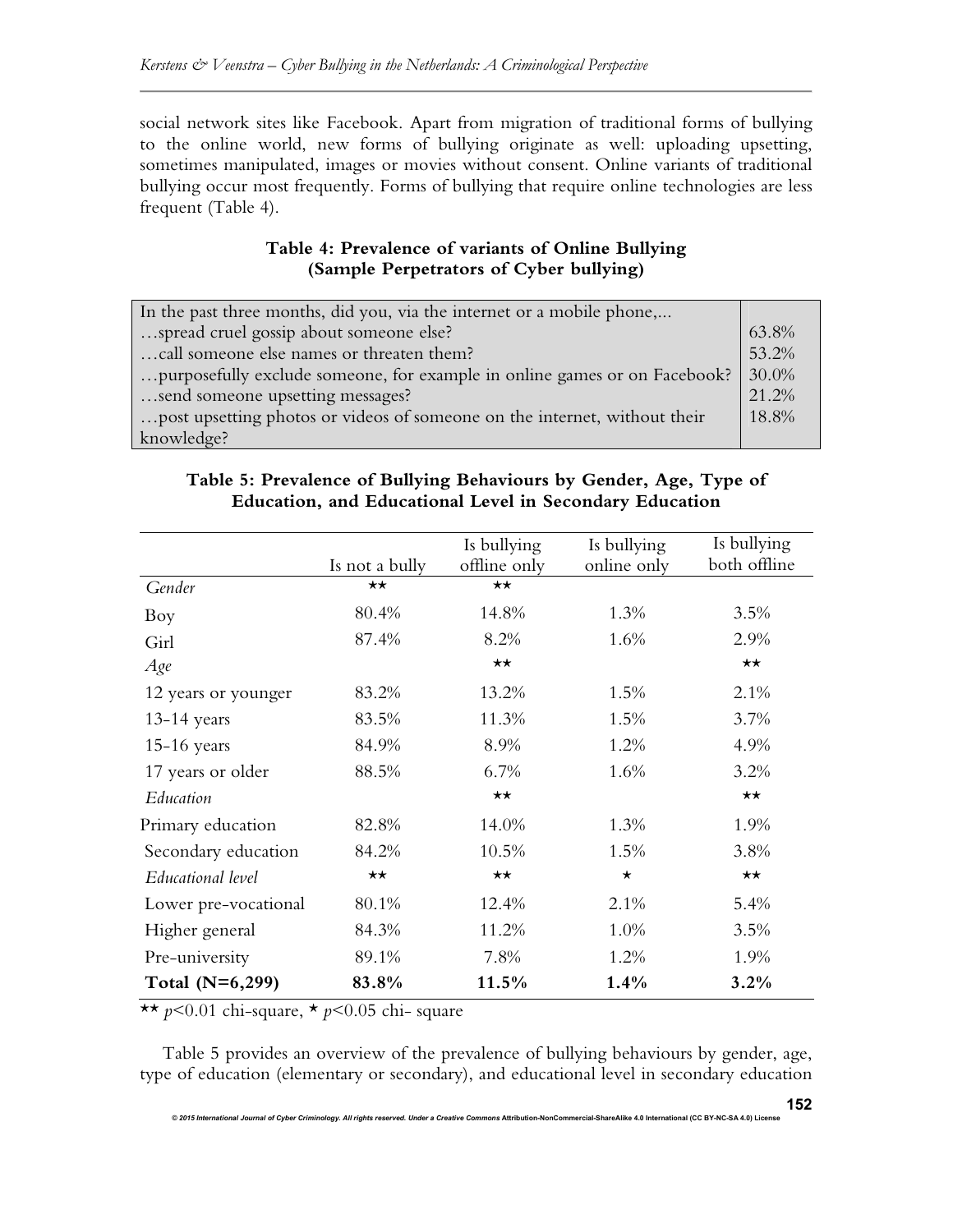$\overline{a}$ 



(lower pre-vocational, higher general, and pre-university education). The first column shows that girls bully less often than boys and that participants attending pre-university education bully less than participants attending other levels of secondary education. Among youth who exclusively engage in traditional bullying behaviour, there is an overrepresentation of boys and elementary school pupils. As participants get older the frequency of traditional bullying behaviours, decreases. The third column of Table 5 shows that bullying behaviour via the internet or mobile phone occurs more frequently among participants attending lower pre-vocational education. Among youth who bully online as well as offline (fourth column), we again see an overrepresentation of participants attending lower pre-vocational education. As participants get older and attend secondary education, a combination of traditional bullying and cyber bullying becomes more frequent.

#### *b. Characteristics of Perpetrators of Traditional Bullying and Cyber Bullying*

Research question 2 asked what the differences and similarities are between perpetrators of traditional bullying, perpetrators of cyber bullying and perpetrators of both forms of bullying. A multinomial logistic regression was used to compare the profiles of the three groups of perpetrators with the group of non-perpetrators (Table 6). Participants who exclusively bully offline are generally boys and they are more often member of a non-traditional family.<sup>7</sup> Traditional bullying decreases as participants grow older. No significant relationship between bullying and socio-demographic characteristics was found for the other perpetrator groups.

Traditional bullies are more likely to have weaker bond with their parents; this also applies to those who bully offline as well as online. Those who bully offline as well as online also have a weaker bond with school, but they are more likely to have a stronger bond with peers. Possibly, these bullies use their bullying as a means to increase their status among peers (Salmivalli, 2010). Social environment characteristics are not significantly related to youth who bully exclusively online.

Youth who exclusively bully online indicate to feel less inhibited in an online environment. Not surprisingly, online disinhibition appears to be the strongest predictor of online bullying in this group. Online bullies also frequently use the Internet. Online disinhibition and frequency of Internet use is also significantly related to being an online bully and an offline bully as well. Parental mediation is not significantly related to perpetration of traditional bullying, cyber bullying and both forms of bullying. This suggests that parental mediation does not prevent bullying behaviours.

Finally, we found a strong relationship between low self-control and all forms of bullying. Acting on impulse, without regard for the possible consequences, was found particularly among youth who exclusively engage traditional bullying behaviour.

Summarizing, the analyses show that a low level self-control is significantly related to all forms of bullying perpetration. In comparison to the other perpetrator groups, youth who exclusively engage in cyber bullying do not have a very distinguishing profile. Sociodemographic characteristics and the bond with parents, peers and school are not significantly related to perpetration of cyber bullying. Frequency of Internet use and online disinhibition are significantly related to perpetration of cyber bullying, for those

 $<sup>7</sup>$  Family situation was operationalized as: a tradition family consists of two parents/caregivers. All other</sup> families are labeled as non-traditional.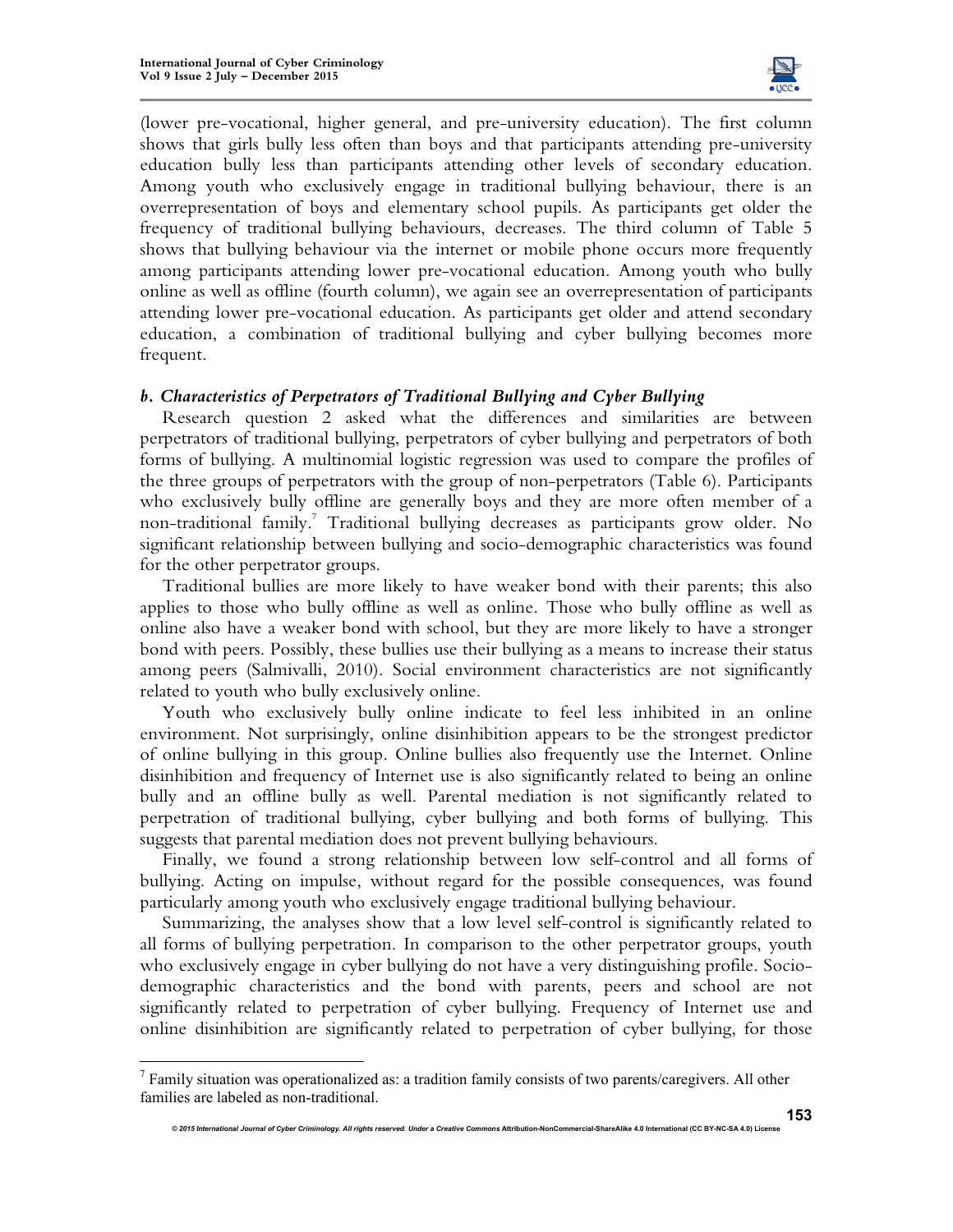who exclusively engage in cyber bullying and those who engage in both forms of bullying as well.

# **Table 6: Profiles of Perpetrator Groups — Results of Multinomial Logistic Regression**

|                                    |                     |                     |               | Is bullying both   |           |                     |
|------------------------------------|---------------------|---------------------|---------------|--------------------|-----------|---------------------|
|                                    | Is bullying offline |                     |               | Is bullying online |           | offline and online  |
|                                    | only $(n=727)$      |                     | only $(n=91)$ |                    | $(n=202)$ |                     |
|                                    | <b>OR</b>           | 95% C.I.            | <b>OR</b>     | 95% C.I.           | <b>OR</b> | 95% C.I.            |
| Socio-demographic characteristics  |                     |                     |               |                    |           |                     |
| Girl                               | $0.57*$             | $0.47 -$            | 1.28          | $0.81 -$           | 0.94      | $0.67 -$            |
| Age                                | $0.80*$             | $0.75-$             | 0.90          | $0.78 -$           | 0.95      | $0.86 -$            |
| Family situation                   | $0.75*$             | $0.\overline{61}$   | 1.10          | $0.63 -$           | 0.88      | $0.\overline{62}$   |
| Ethnicity                          | 0.92                | $0.73-$             | 0.86          | $0.49-$            | 1.26      | $0.\overline{88}$ - |
| Social environment characteristics |                     |                     |               |                    |           |                     |
| Bond with peers                    | 0.99                | $0.84 -$            | 0.79          | $0.54 -$           | $1.36*$   | $1.04-$             |
| Bond with parents                  | $0.81*$             | $0.69-$             | 1.01          | $0.69 -$           | $0.60**$  | $0.48 -$            |
| Bond with school                   | 0.99                | $0.\overline{86}$ - | 1.00          | $0.70-$            | $0.75*$   | $0.\overline{59}$ - |
| Online behaviour                   |                     |                     |               |                    |           |                     |
| Frequency internet                 | $1.08*$             | $1.02 -$            | $1.35**$      | $1.15-$            | $1.37**$  | $1.23 -$            |
| Online                             | 1.09                | $0.97 -$            | $1.84**$      | $1.\overline{43}$  | $1.85**$  | $1.\overline{55}$ - |
| Parental mediation                 |                     |                     |               |                    |           |                     |
| Parental supervision               | 0.90                | $0.75 -$            | 1.14          | $0.73-$            | 1.08      | $0.77-$             |
| Restrictive                        | 0.97                | $0.\overline{81}$   | 1.43          | $0.\overline{89}$  | 0.90      | $0.\bar{6}4-$       |
| Monitoring                         | 0.98                | $0.89-$             | 0.89          | $0.69-$            | 0.96      | $0.\overline{81}$   |
| Active mediation                   | 1.00                | $0.92 -$            | 0.95          | $0.77-$            | 1.05      | $0.90 -$            |
| Individual                         |                     |                     |               |                    |           |                     |
| Psychological                      | $0.84*$             | $0.72 -$            | 1.10          | $0.74-$            | 0.98      | $0.74-$             |
| Self-control                       | $0.13*$             | $0.\overline{10}$ - | $0.27**$      | $0.13 -$           | $0.09**$  | $0.\overline{06}$ - |
| $R^2$ = 0.21, $\chi$ =862.9        |                     |                     |               |                    |           |                     |

*Reference Category Is: Neither Bullying Offline Nor Offline (N=5,279)* 

*Note*: *N*=6,299. Results of girls were compared with boys (reference group).\*  $p$ <0.05, \*\* *p*<0.01

# *c. Relationships between Bullying and Being a Victim of Bullying*

Research question 3 asked to what extent perpetrators of traditional bullying and cyber bullying are also victims of bullying. In total, one in five participants (20.3%) is a victim of traditional bullying (Table 7). The percentage of victimization among the three distinct perpetrator groups is approximately twice as high, respectively 40.3, 38.5 and 46.0 per cent. The percentage of victimization among those who are perpetrators of cyber bullying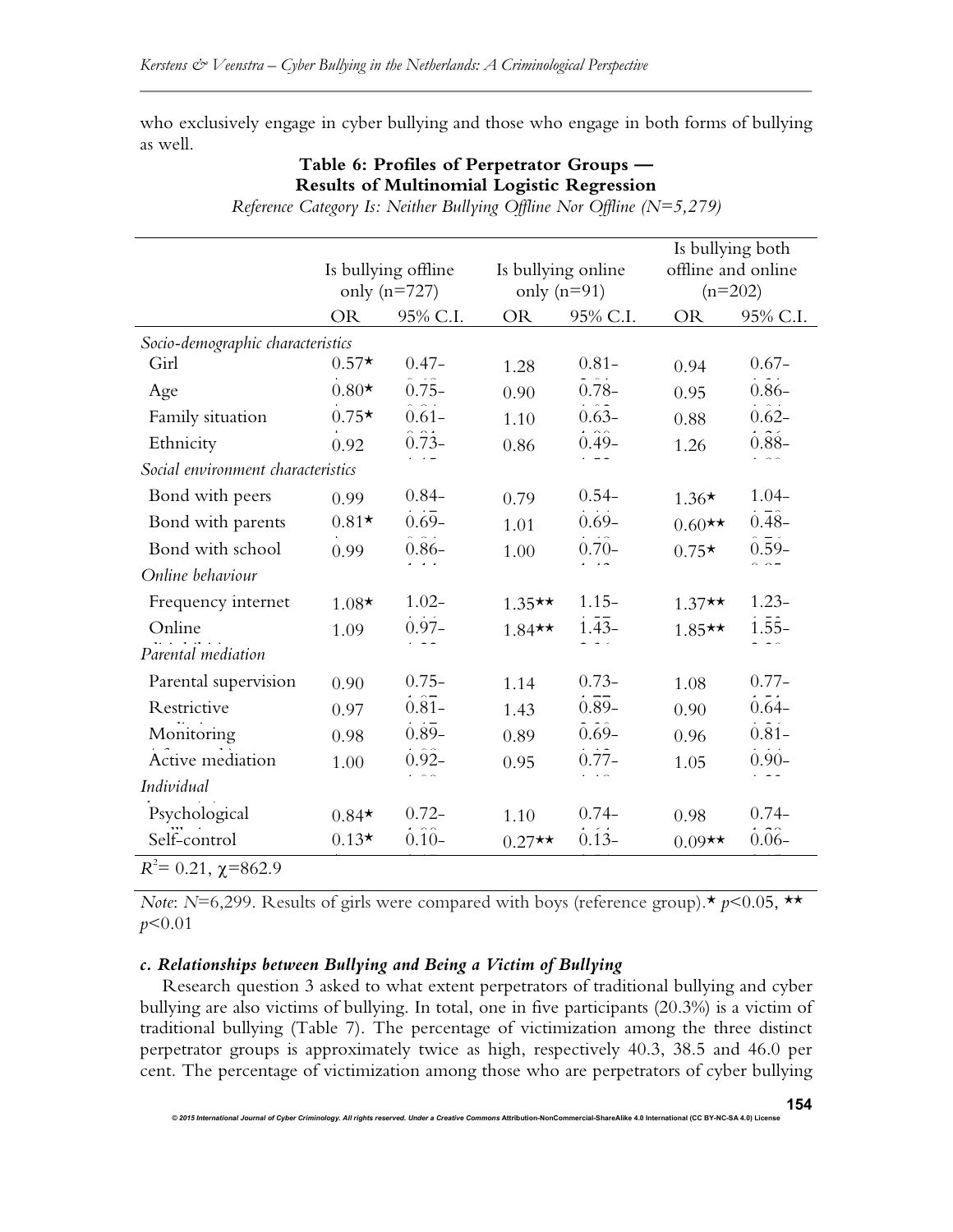

– whether exclusively or not –is remarkably high, respectively 24.2 and 31.2 per cent. To summarize, there is a strong relation between traditional bullying and cyber bullying and, a strong relation between bullying perpetration and victimization.

|                                 | is not a bully | has bullied<br>offline only | has bullied<br>online only | has bullied<br>both offline<br>and online | total |
|---------------------------------|----------------|-----------------------------|----------------------------|-------------------------------------------|-------|
| Is bullied offline $\star\star$ | 16.2           | 40.3                        | 38.5                       | 46.0                                      | 20.3  |
| Is bullied online $\star\star$  | 5.1            | 10.5                        | 24.2                       | 31.2                                      | 6.8   |

# **Table 7: Prevalence of Victims of Bullying among Groups of Perpetrators and Non-Perpetrators (%)**

 $\star \star p \leq 0.01$  (chi-square)

# *d. Relationships between Bullying and other Online Problems*

|                                                                                           | is not a<br>bully | has<br>bullied<br>offline<br>only | has<br>bullied<br>online<br>only | has<br>bullied<br>offline<br><u>&amp;online</u> | total |
|-------------------------------------------------------------------------------------------|-------------------|-----------------------------------|----------------------------------|-------------------------------------------------|-------|
| Compulsive Internet behaviour **                                                          | 0.8               | 2.1                               | 4.6                              | 9.9                                             | 1.3   |
| Has received online sexual requests and felt<br>bothered **                               | 5.3               | 8.8                               | 20.9                             | 11.4                                            | 6.1   |
| Has posted sexy photos of him or herself<br>online $\star\star$                           | 2.1               | 4.4                               | 4.4                              | 24.8                                            | 3.1   |
| Has made sexual images or videos of others<br>$\star\star$                                | 1.4               | 1.3                               | 3.2                              | 15.0                                            | 1.9   |
| Has stripped in front of a webcam $\star\star$                                            | 1.1               | 1.7                               | 3.2                              | 10.0                                            | 1.6   |
| Has been a victim of commercial deceit or<br>other types of confidence trick $\star\star$ | 9.7               | 15.3                              | 9.9                              | 36.1                                            | 11.2  |
| Has been a victim of online auction fraud<br>$\star\star$                                 | 4.7               | 6.6                               | 4.4                              | 14.4                                            | 5.2   |
| Has been a perpetrator of online auction<br>fraud **                                      | 2.3               | 4.1                               | 6.6                              | 16.8                                            | 3.1   |
| Has been a victim of virtual theft $* \star \star$                                        | 13.4              | 23.4                              | 26.4                             | 31.7                                            | 15.3  |
| Has been a perpetrator of virtual theft $\star\star$                                      | 8.0               | 16.4                              | 24.2                             | 38.6                                            | 10.2  |

# **Table 8: Prevalence of other (online) problems or high-risk internet behaviours (%)**

 $\overline{\star\star}$  *p*<0.01 (chi-square)

 $\overline{a}$ 

 ${}^{8}$ In January 2012 the Dutch Supreme Court decided that virtual objects and pre-paid accounts can be stolen. Therefore, virtual theft is criminalized in the Netherlands.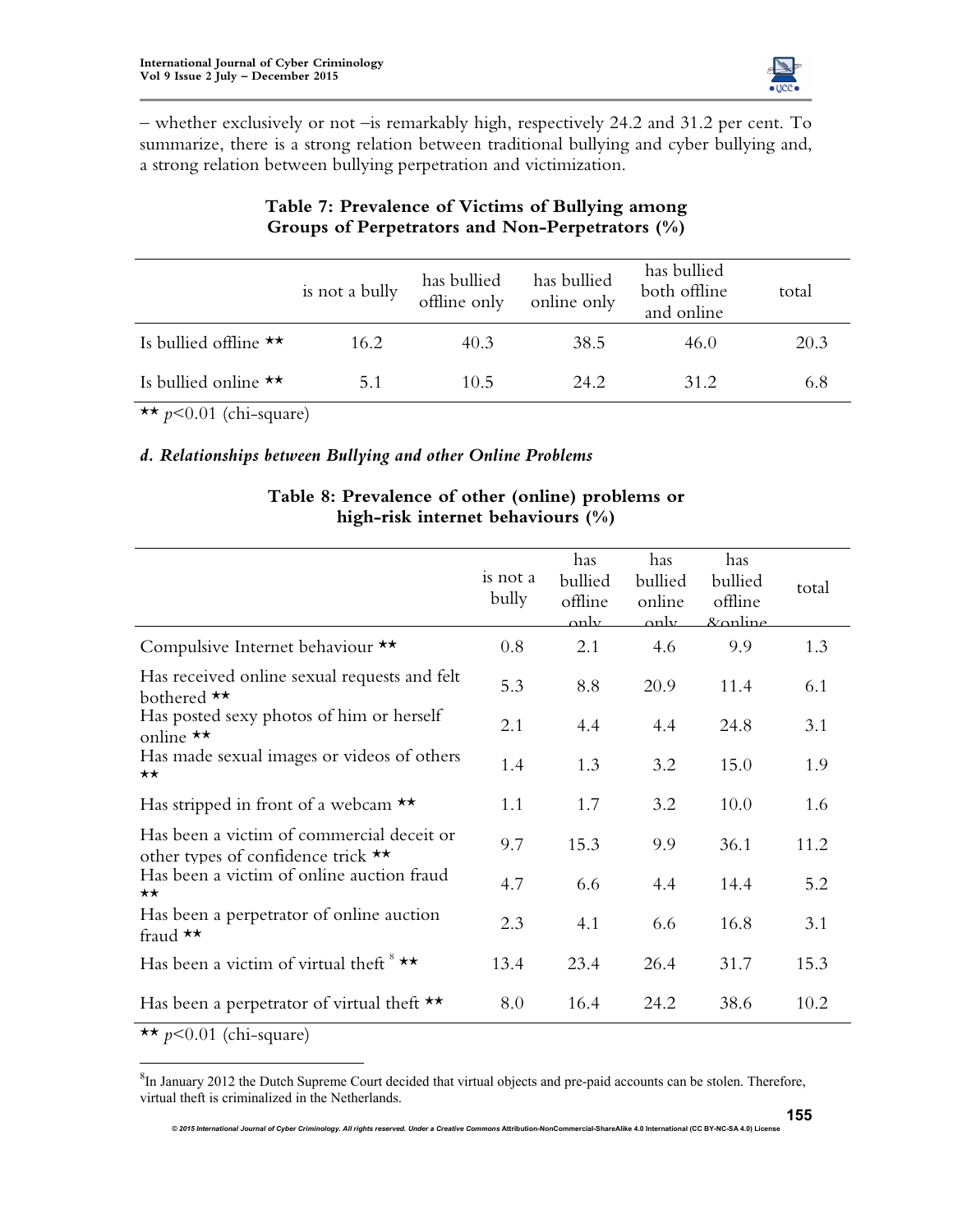Research question 4 asked to what extent perpetrators of traditional bullying and cyber bullying are also involved with other online problems (Table 8). Perpetrators of bullying are above-average involved in other online problems: they are 2 to 5 times more likely to report online problems, such as being a victim of online auction fraud or making sexual images or videos of others, than their non-involved peers. Especially perpetrators of both traditional bullying and cyber bullying more often report other online problems. In sum, perpetration of bullying is not an isolated phenomenon: it mostly occurs with other online problems.

#### **Discussion**

The current study examined whether the advent of the internet has created a new group of perpetrators – perpetrators of cyber bullying – with specific characteristics. Cyber bullies were compared with perpetrators of traditional bullying and those who display both types of bullying. The goal of this paper is to provide insight in to the applicability of existing criminological theories to the explanation of cyber crime.

#### *1. Prevalence*

Perpetration of cyber bullying occurs– in contrast to public perception – markedly less frequent than traditional bullying. This is in line with previous research (Smith, et al., 2008; Sticca, Ruggieri, Alsaker, & Perren, 2013; Williams & Guerra, 2007). There is a group that engages in traditional bullying as well as in cyber bullying, but our study does not provide insight into the temporal sequence of traditional bullying and cyber bullying. The overlap between traditional bullying and cyber bullying suggests that the means to bully – online technologies – are less important than the bullying itself. Also, cyber bullying is very similar to traditional bullying: generally, traditional forms of bullying are used online. Considering the fact that almost all youth are active on the Internet and that they predominantly engage in social interaction (Livingstone et al., 2011; Van Dijk, 2012), the percentage of perpetrators who exclusive engage in cyber bullying is relatively low. For the time being, the use of online technologies does not seem to coincide with the rise of a large group of youth who exclusively engage in cyber bullying. In summary, we conclude that the percentage of perpetrators of cyber bullying is relatively low, that traditional bullying is likely to be imported to the online environment and cyber bullying may be exported to the offline world and, that cyber bullying is, to a large extent, a variant of traditional bullying.

#### *2. Differences and Similarities between the Perpetrator Groups*

Multinomial regression analysis revealed that bullying behaviour is significantly related to having low self-control. This is in line with previous research (Nofziger, 2001; Unnever & Cornell, 2003). The relationship is not as strong for cyber bullying as it is for traditional bullying. This contradicts the self-control theory of Gottfredson and Hirschi (2003), which states that the social environment does not play a role in the explanation of criminal behaviour. The difference we found may have to do with the predominantly textual, less direct character of cyber bullying and the more physical and direct character of traditional bullying. The difference in the degree of self-control we found among different groups of perpetrators and the relation to the differences between face-to-face offline and technology-mediated online interactions is an interesting angle for future research.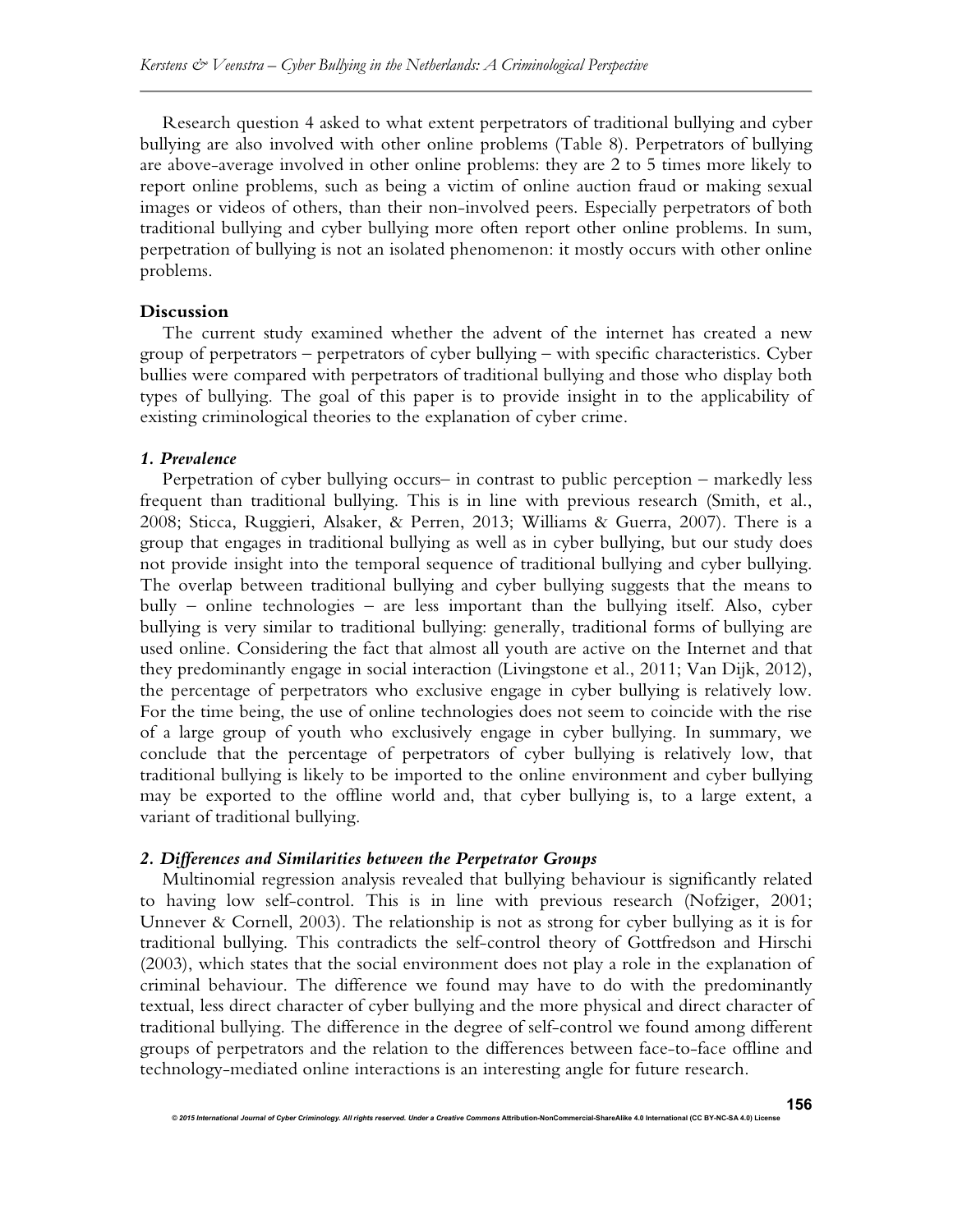

The multinomial regression analysis further revealed that there is a strong connection between online disinhibition and cyber bullying. For perpetrators who exclusively bully online, online disinhibition is the strongest predictor of bullying behaviour. Our findings suggests that compared to traditional bullying, different dynamics might be operative for cyber bullying. Online disinhibition is related with specific characteristics of the online world and these characteristics therefore influence online behaviour. Suler (2004) explored six factors which interact and supplement each other and which give rise to online disinhibition: anonymity, invisibility, asynchronity, solipsistic introjection, dissociation and minimization of authority. In essence, these factors encourage or entice the individual to deviate from social norms and rules prevailing in the offline world. According to Suler (2004, p. 324) the susceptibility of individuals to online disinhibition varies. Little is known, however, about which individual characteristics, for example, self-control, are linked to the degree of susceptibility. Future research is needed to determine the relation between individual characteristics and disinhibited behaviour online.

# *3. Bullying in relation to being bullied and experiencing other problems*

Our study revealed that youth who are a perpetrator of bullying are often a victim of bullying, both online and offline. The finding is in line with previous research (e.g., Patchin & Hinduja, 2012). Further, compared to youth who do not bully perpetrators more often report other online problems. This is in line with earlier research on traditional bullying and research on cyber bullying(e.g., Patchin & Hinduja; Von Marées & Petermann, 2012). Being a perpetrator of bullying thus is linked to being a victim, as well as experiencing other types of problems.

#### **Conclusion**

The evidence of this research indicates that Grabosky (2001), Yar (2005), and Jaishankar (2008) are all correct to some extent in their theories/perspectives about bullying behaviour: cyber bullying is predominantly a variant of traditional bullying (Grabosky), characteristics of the online environment influence cyber bullying (Yar), and the interaction between the offline and online worlds plays a role in bullying behaviour (Jaishankar). It appears that the online environment enables the extension but also the evolution of bullying behaviour, while simultaneously online behaviour is likely to alter or influence offline behaviour and vice versa. Further research is necessary to examine whether the results found for perpetration of bullying also apply to other forms of (interpersonal) cyber crime. The results of the current study indicate that integrating criminological theories can contribute to the explanation of cyber crime, a viewpoint that is also starting to find acceptance among criminologists dealing with traditional crime (e.g., Hay & Forrest, 2008).

#### **Limitations**

Although the current study utilized a large and diverse sample of youth, limitations must be noted. First, our data is cross-sectional which allowed us to identify relations between variables, but it did not allow us to investigate temporal sequence or causality. For example, a weaker bond with parents can lead to perpetration of bullying, but perpetration can also weaken existing bonds with parents. Second, the study employed a self-report questionnaire which infers the possibility of reporting bias to provide socially desirable responses. Third, the number of risk factors included in our study is limited. It is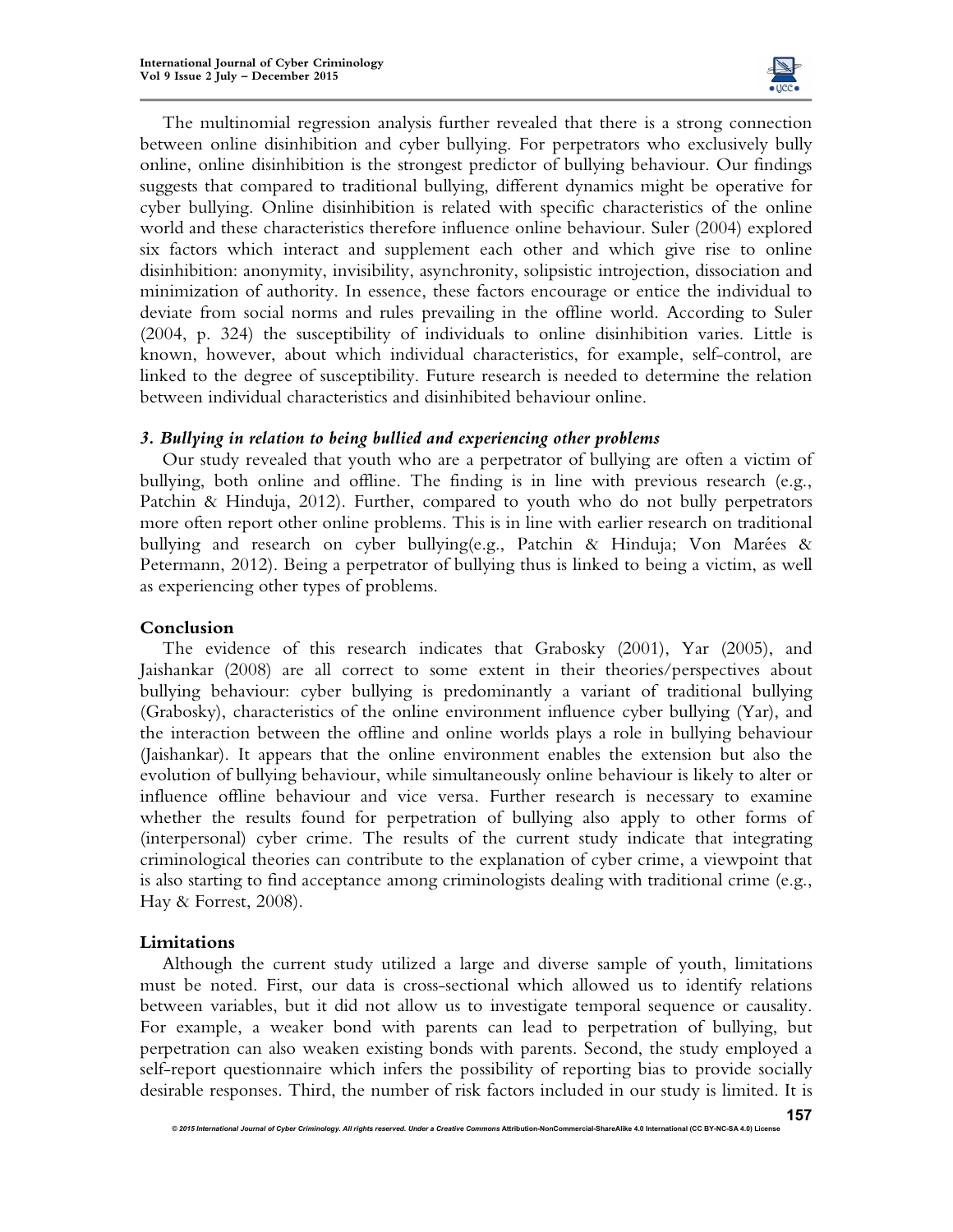quite possible that factors that were not included in our analysis may be able to account for perpetration of bullying. The limitations of this study necessitate further research on the perpetration of traditional bullying and cyber bullying and the relation between traditional bullying and cyber bullying.

#### **References**

- Amato, P., & Fowler, F. (2002). Parenting practices, child adjustment, and family diversity. *Journal of Marriage and Family, 64*, 703-716.
- Andriessen, D., Onstenk, J., Delnooz, P., Smeijsters, H., & Peij, S. (2010). *Gedragscode praktijkgericht onderzoek voor het hbo; Gedragscode voor het voorbereiden en uitvoeren van praktijkgericht onderzoek binnen het Hoger Beroepsonderwijs in Nederland* [Dutch Code of conduct for research in applied sciences]. Delft: Elan Strategie & Creatie.
- Armsden, G. C., & Greenberg, M. T. (1987). The Inventory of Parent and Peer Attachment: Individual Differences and their Relationship to Psychological Well-Being in Adolescence. *Journal of Youth and Adolescence*, *16*, 427-454.
- Bernard, T. J. (2002). Twenty years of testing theories. What have we learned and why? In S. Côte (Ed.), *Criminological theories. Bridging the past to the future* (pp. 5-13). London: Sage.
- Bottoms, A. (2000). The relationship between theory and research in criminology. In R. D. King & E. Wincup (Eds.), *Doing research on crime and justice* (pp. 15-60). Oxford: Oxford University Press.
- Cohen, L. E., & Felson, M. (1979). Social change and crime rate trends: A routine activity approach. *American Sociological Review*, *44*, 588-608.
- Dijk, T. van (2012). Toegang en toezicht, online tijdbesteding en –activiteiten [Access and monitoring, time online and online activities]. In J. Kerstens & W. Ph. Stol (Red.), *Jeugd en Cybersafety, Online slachtoffer- en daderschaponderNederlandsejongeren*  [Youth & Cybersafety: Online victimization and perpetration among Dutch youth] (pp. 55-72). Den Haag: Boom Lemma uitgevers.
- Eijnden, R. van den, Meerkerk, G., Vermulst, A., Spijkerman, R., & Engels, R. (2008). Online communication, compulsive Internet use and psychosocial well-being among adolescents: a longitudinal study*. Developmental Psychology*, *44*, 655-665.
- Gottfredson, M. R., & Hirschi, T. (1990). *A General Theory of Crime*. Stanford: Stanford University Press.
- Gottfredson, M. R., & Hirschi, T. (2003). Self-control and opportunity. In C.L. Britt & M. R. Gottfredson (Eds.), *Control Theories of Crime and Delinquency* (pp. 5-39). New Brunswick: Transaction Publishers.
- Grabosky, P. (2001). Virtual criminality: old wine in new bottles? *Social & Legal Studies*, *10*, 243-249.
- Grasmick, H. G., Tittle, C. R., Bursik Jr. R. J., & Arneklev, B. J. (1993). Testing the core empirical implications of Gottfredson and Hirschi's general theory of crime. *Journal of Research in Crime and Delinquency, 30*, 5-29.
- Hay, C. & W. Forrest. (2008). Self-control theory and the concept of opportunity: The case for a more systematic union. *Criminology*, *46*, 1039-1072.
- Hinduja, S., & Patchin, J.W. (2008). Cyberbullying: an exploratory analysis of factors related to offending and victimization. *Deviant Behavior*, *29*(2), 129-156.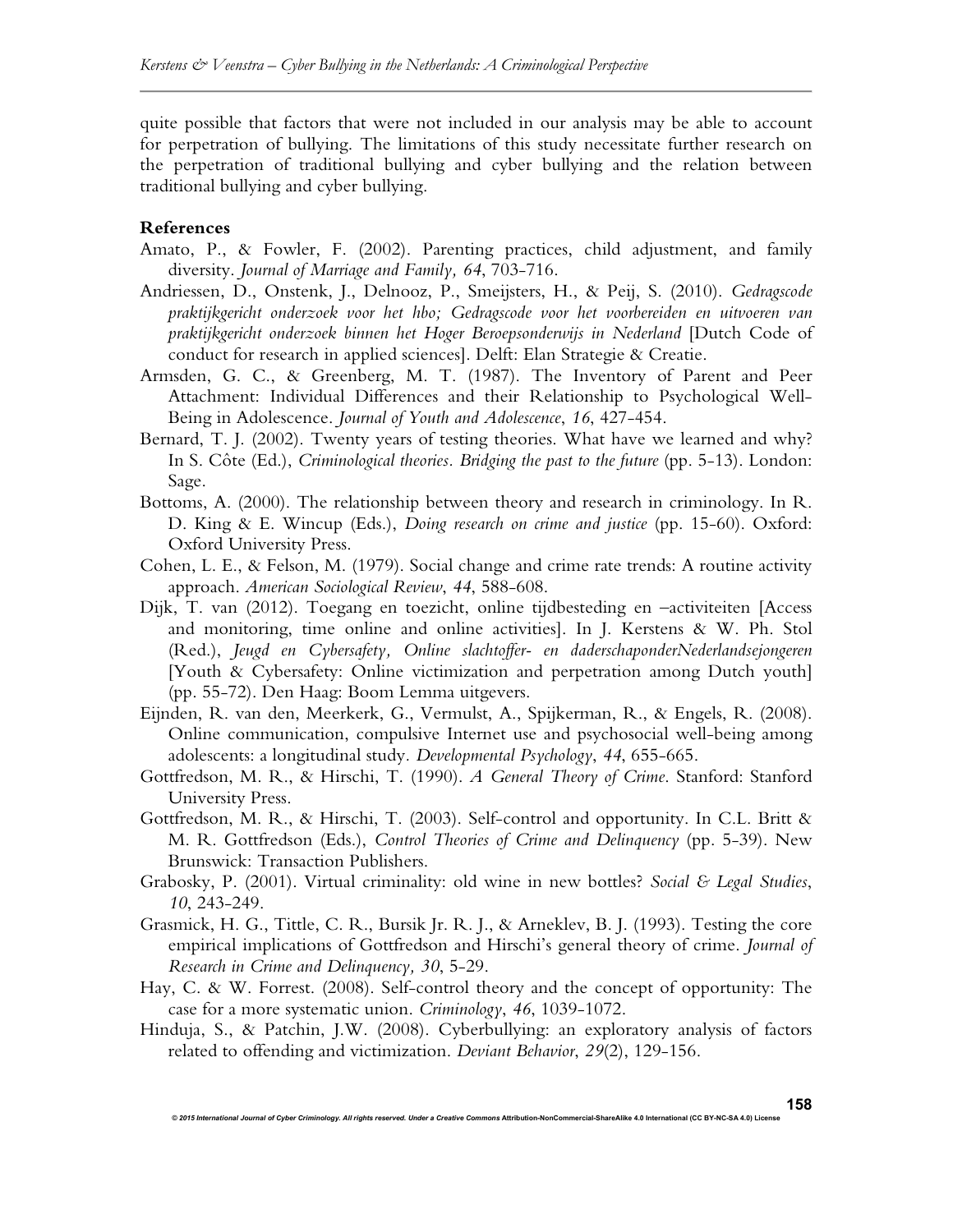

- Holt, T. J. (Ed.) (2013). *Cyber crime and Criminological Theory: Fundamental Readings on Hacking, Piracy, Theft and Harassment*. San Diego: Cognella.
- Jaishankar, K. (2008). Space transition theory of cyber crimes. In F. Schmalleger & M. Pittaro (Eds.), *Crimes of the Internet* (pp. 283−301). Upper Saddle River, NJ: Prentice Hall.
- Jaishankar, K. (Ed.) (2011). *Cyber Criminology: Exploring Internet Crimes and Criminal Behavior.* Boca Raton: Taylor & Francis Group.
- Junger-Tas, J., Steketee, M. &, Moll, M. (2008). *Achtergronden van jeugddelinquentie en middelengebruik* [The background of juvenile delinquency and substance use]. Utrecht: Verwey-Jonker Instituut.
- Kerstens, J., & Stol, W. P. (2012). *Jeugd en Cybersafety: Online slachtoffer- en daderschap onder Nederlandse jongeren* [Youth& Cybersafety: Online victimization and perpetration among Dutch youth]. Den Haag: Boom Lemma uitgevers.
- Kowalski, R., & Limber, S. (2007). Electronic bullying among middle school students. *Journal of Adolescent Health*, 41(6), s22-s30.
- Lemmens, J. S., Valkenburg, P. M., & Peter, J. (2009). Development and validation of a game addiction scale for adolescents. *Media Psychology*, *12*, 77-95.
- Livingstone, S. (2009). *Children and the Internet: Great Expectations, Challenging Realities*. Cambridge: Polity.
- Livingstone, S., Haddon, L., Görzig, A., Ólafsson, K. (2011). *Risks and safety on the Internet: The perspective of European children. Full Findings*. LSE, London: EU Kids Online.
- McGuire, M. (2007). *Hypercrime: The new geometry of harm*. New York: Routledge-Cavendish.
- McQuade, S. C. (2006). *Understanding and Managing Cyber crime*. Boston: Pearson Education, Inc.
- Meerkerk, G. J. (2007). *Pwned by the internet: Explorative research into the causes and consequences of compulsive internet use* (PhD thesis). Rotterdam: Erasmus Universiteit Rotterdam.
- Menesini, E. (2012).Cyber bullying: The right value of the phenomenon. Comments on the paper "Cyberbullying: An overrated phenomenon?". *European Journal of Developmental Psychology*, *9*(5), 544-552.
- Nikken, P., &Jansz, J. (2011). *Parental mediation of young children's Internet use*. London: EU Kids Online Conference 2011, September 22-23.
- Nofziger, S. (2001). *Bullies, Fights and Guns: Testing Self-Control Theory with Juveniles*. New York: LFB Scholarly Publishing LLC.
- Olweus, D. (1993). *Bullying at school: What we know and what we can do*. Oxford: Blackwell Publishers.
- Olweus, D. (2010). Understanding and researching bullying: Some critical issues. In S. R. Jimerson, S. M. Swearer, & D. L. Espelage (Eds.), *Handbook of bullying in schools: An international perspective* (pp. 9-33). New York: Routledge.
- Olweus, D. (2012). Cyberbullying: An overrated phenomenon? *European Journal of Developmental Psychology*, *9*(5), 520-538.
- Patchin, J.W., & Hinduja, S. (2012). Cyberbullying: An update and synthesis of the research. In J. W. Patchin& S. Hinduja (Eds.), *Cyberbullying prevention and response: Expert perspectives* (pp. 13-35). New York: Routledge.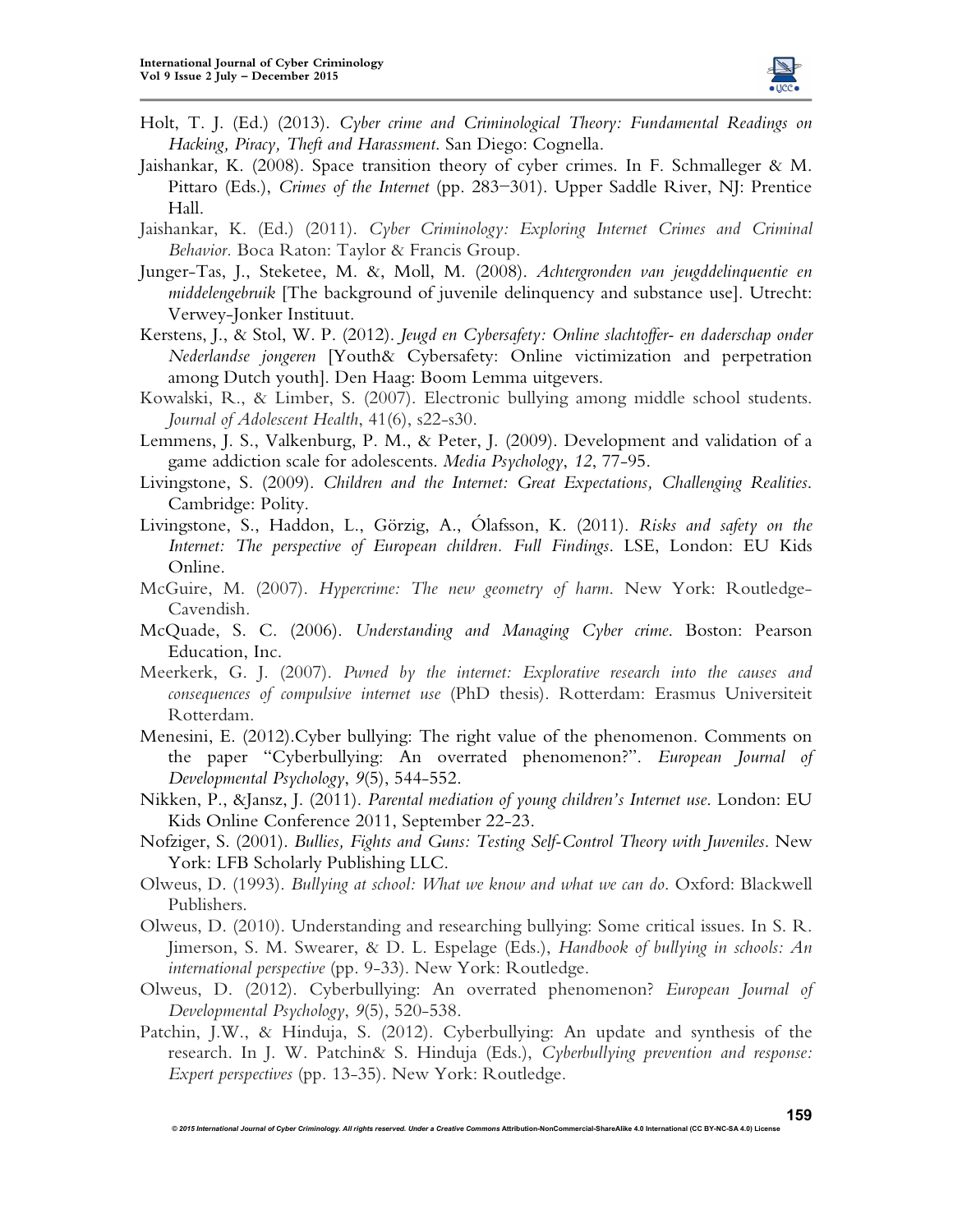- Pettit, G. S., Laird, R. D., Dodge, K. A., Bates, J. E., & Criss, M. M. (2001). Antecedents and behavior-problem outcomes of parental monitoring and psychological control in early adolescence. *Child Development, 72*(2), 583-598.
- Pratt, T. C., & Cullen, F.T. (2000). The empirical status of Gottfredson and Hirschi's General Theory of Crime: A meta-analysis. *Criminology*, *38*, 931-964.
- Rooij, T. van, &Eijnden, R. van den (2007). *Monitor internet en jongeren 2006 en 2007: Ontwikkelingen in internetgebruik en de rol van opvoeding* [Monitor Internet and Youth 2006 and 2007: Developments in Internet use and the role of education]. Rotterdam: IVO.
- Salmivalli, C. (2010). Bullying and the peer group: A review. *Aggression and Violent Behavior*, *15*(2), 112-120.
- Schouten, A. P., Valkenburg, P. M., & Peter, J. (2007). Precursors and Underlying Processes of Adolescents' Online Self-Disclosure: Developing and Testing an "Internet-Attribute-Perception" Model. *Media Psychology*, *10*(2), 292-314.
- Smith, P. K., del Barrio, C., & Tokunaga, R. G. (2013). Definitions of Bullying and Cyberbullying: How useful are the terms? In S. Bauman, D. Cross, & J. Walker (Eds.). *Principles of Cyberbullying Research: Definitions, Measures, and Methodology* (pp. 26-40). New York: Routledge.
- Smith, P.K., Mahdavi, J., Carvalho, M., Fisher, S., Russell, & Tippet, N. (2008). Cyberbullying: Its nature and impact in secondary school pupils. *Journal of Child Psychology and Psychiat*ry, *49*, 376-385.
- Sticca, F., Ruggieri, S., Alsaker, F., &Perren, S. (2013). Longitudinal Risk Factors for Cyberbullying in Adolescence. *Journal of Community & Applied Social Psychology*, *23*, 52-67.doi: 10.1002/casp.2136
- Stol, W. Ph. (2012). Cyberspace and safety. In E. R. Leukfeldt & W. Ph. Stol (Eds.), C*ybersafety: An Introduction* (pp. 19-30). Den Haag: Eleven International Publishing.
- Subrahmanyam, K, & Šmahel, D. (2011). *Digital Youth: The Role of Media in Development*. New York: Springer.
- Suler, J. R. (2004). The online disinhibition effect. *CyberPsychology and Behavior*,*7*, 321- 326.
- Taylor, R., Caeti, T., Loper, D., Fritsch, E., &Liederbach, J. (2006). *Digital Crime and Digital Terrorism.* Upper Saddle River, New Jersey: Pearson Education Inc.
- Taylor, R. W., Fritsch, E. J., Liederbach, J., & Holt, T. J. (2010). *Digital Crime and Digital Terrorism.* Upper Saddle River, NJ: Pearson Prentice Hall.
- Tittle, C.R., Ward, D.A., & Grasmick, H. G. (2003). Self-control and crime/deviance: Cognitive vs. behavioral measures. *Journal of Quantitative Criminology*, *19*(4), 333-348.
- Tokunaga, R.S. (2010). Following you home from school: A critical review and synthesis of research on cyberbullying victimization. *Computer in Human Behavior*, *26*, 277-287.
- Udris, R. (2014). Cyberbullying among high school students in Japan: Development and validation of the Online Disinhibition Scale. *Computers in Human Behavior*, *41*, 253- 261.
- Unnever, J.D, & Cornell, D.G. (2003). Bullying, self-control, and ADHD. *Journal of Interpersonal Violenc*e, *18*(2),129-147.
- Vaillancourt, T., McDougall, P., Hymel, S., Krygsman, A., Miller, J., Stiver, K. et al. (2008). Bullying: Are researchers and children/youth talking about the same thing? *International Journal of Behavioral Development*, *32*, 486-495.

*© 2015 International Journal of Cyber Criminology. All rights reserved. Under a Creative Commons* **Attribution-NonCommercial-ShareAlike 4.0 International (CC BY-NC-SA 4.0) License** 

**160**